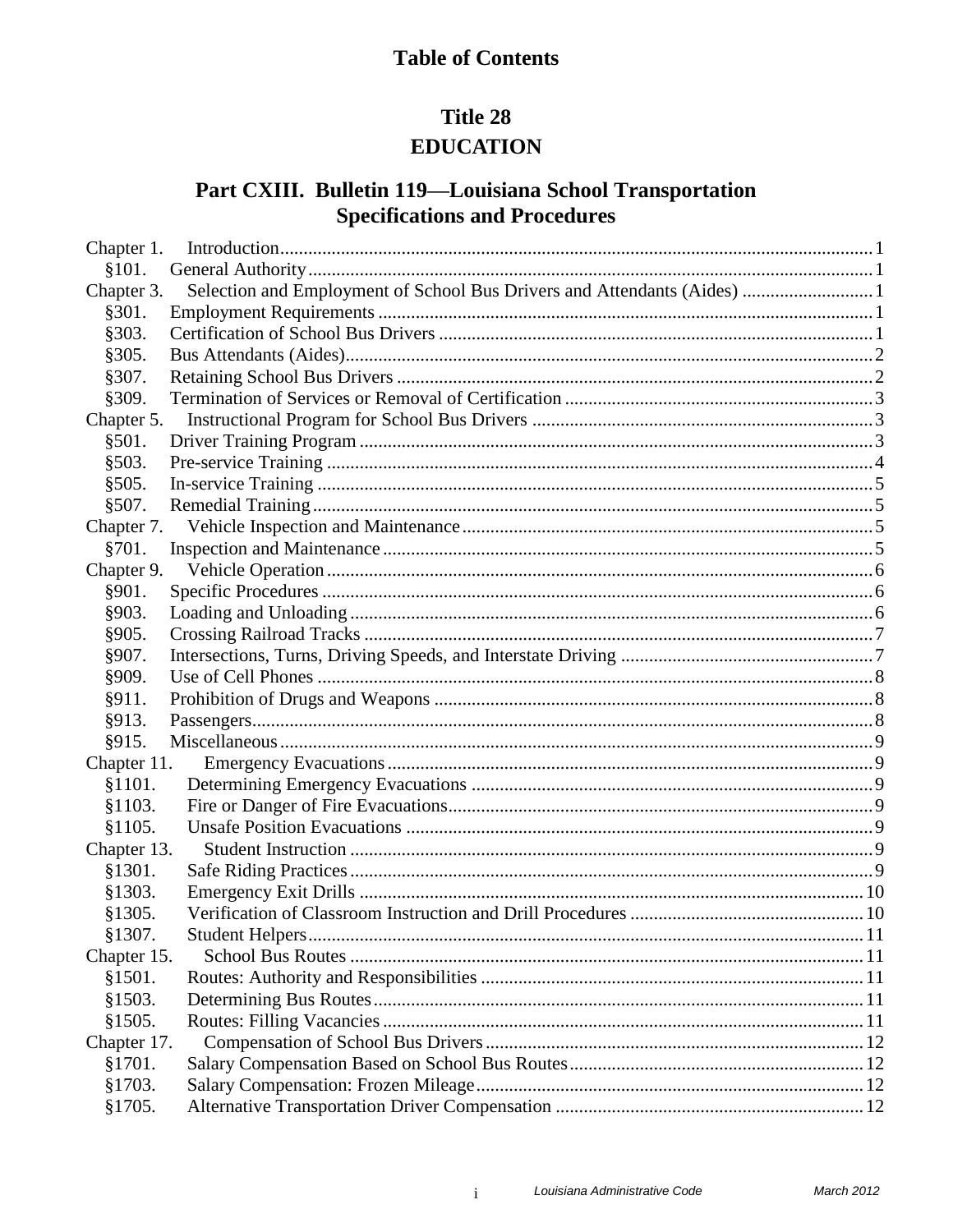| Chapter 19. |                                                                                    |  |
|-------------|------------------------------------------------------------------------------------|--|
| §1901.      |                                                                                    |  |
| §1903.      | Transportation of Students Living Within One Mile of School of Attendance 12       |  |
| §1905.      |                                                                                    |  |
| Chapter 21. |                                                                                    |  |
| §2101.      |                                                                                    |  |
| §2103.      | Guidelines for Providing Transportation Service for Students with Disabilities  13 |  |
| §2105.      |                                                                                    |  |
| §2107.      | Transportation of Students with Disabilities by Other than a School Bus  14        |  |
| §2109.      |                                                                                    |  |
| \$2111.     |                                                                                    |  |
| Chapter 23. |                                                                                    |  |
| §2301.      |                                                                                    |  |
| §2303.      |                                                                                    |  |
| §2305.      |                                                                                    |  |
| Chapter 25. |                                                                                    |  |
| §2501.      |                                                                                    |  |
| §2503.      |                                                                                    |  |
| §2505.      |                                                                                    |  |
| §2507.      |                                                                                    |  |
| §2509.      |                                                                                    |  |
| §2511.      |                                                                                    |  |
| §2513.      |                                                                                    |  |
| §2515.      |                                                                                    |  |
| §2517.      |                                                                                    |  |
| Chapter 27. |                                                                                    |  |
| §2701.      |                                                                                    |  |
| Chapter 29. |                                                                                    |  |
| §2901.      |                                                                                    |  |
| §2903.      |                                                                                    |  |
| Chapter 31. |                                                                                    |  |
| §3101.      |                                                                                    |  |
| §3103.      |                                                                                    |  |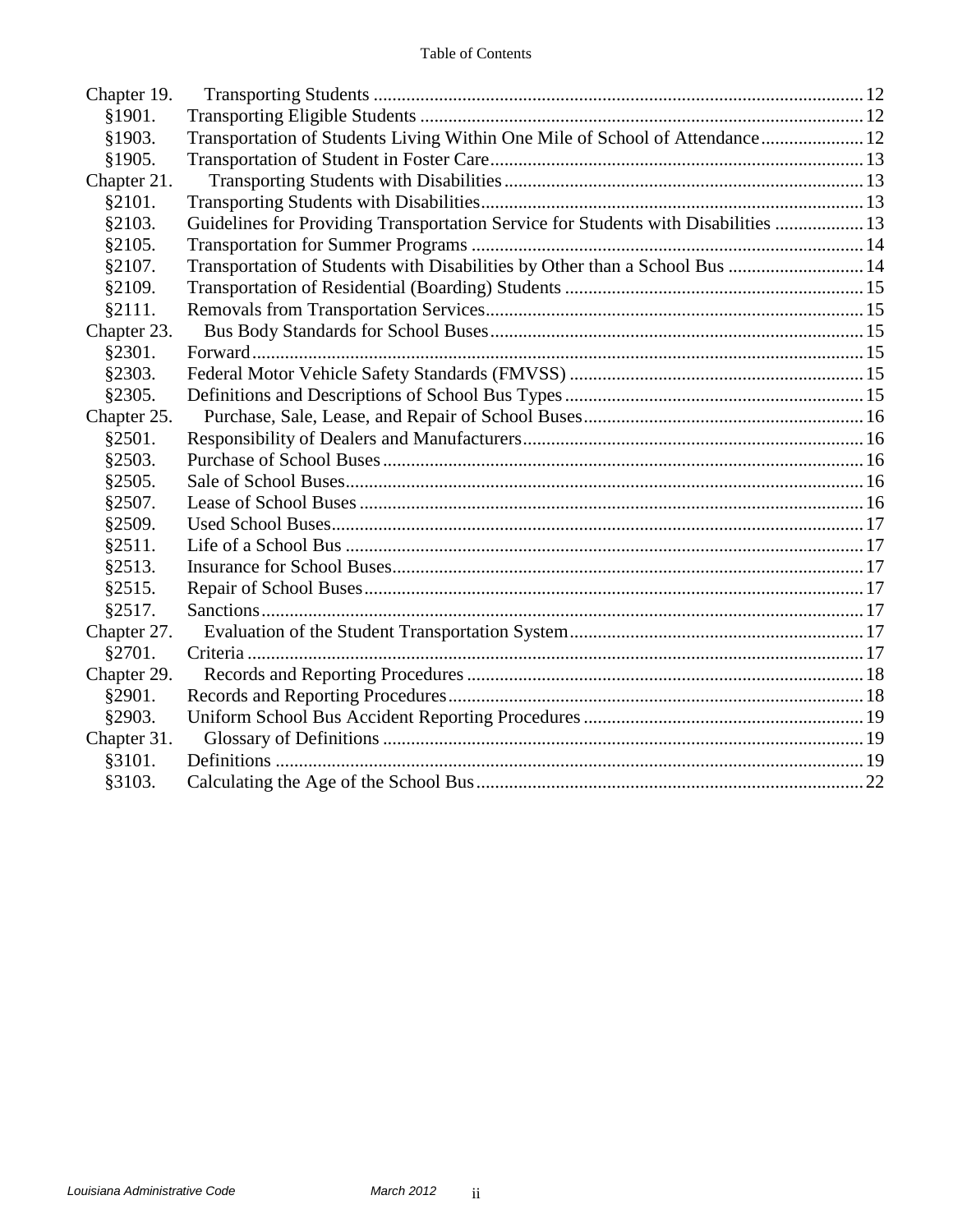# **Title 28 EDUCATION**

## **Part CXIII. Bulletin 119—Louisiana School Transportation Specifications and Procedures**

### **Chapter 1. Introduction**

### <span id="page-2-1"></span><span id="page-2-0"></span>**§101. General Authority**

A. This handbook was developed by the Department of Education (DOE) to provide information and direction to local education agencies (LEAs) involved in school transportation in Louisiana.

B. Acting under the authority of the State Board of Elementary and Secondary Education (BESE), the State Superintendent of Education is responsible for carrying out such policies as may be adopted by BESE. The legal responsibilities of the DOE are defined by Louisiana law or policies of BESE.

C. Aside from matters concerned with the financial aspects imposed upon it by law, the primary responsibility of the DOE in student transportation is to provide strong leadership and technical assistance in the development of a comprehensive student transportation program for statewide application.

D. Under the authority of BESE, the DOE shall work with all LEAs to ensure all federal standards and laws regarding the design, purchase, operation, and maintenance of school buses and the school transportation program are enforced. The responsibilities listed below are assumed directly by the DOE within the framework of a total cooperative effort whereby the state and the LEA work together to ensure a safe, efficient, and economical transportation system:

1. develop and implement clear and concise student transportation policies;

2. develop and implement a statewide system for the management of student transportation;

3. develop and implement educational programs and materials for school bus drivers, transportation supervisors, school administrators, and school bus passengers;

4. coordinate services with other divisions of State Government to ensure adherence to all federal and state regulations;

5. mandate established chassis, body and equipment standards mandated in the Federal Motor Vehicle Safety Standards (FMVSS) for school buses;

6. study and make recommendations regarding legislation and appropriate research in the field of student transportation;

7. develop and direct a statewide management information system for the collection and analysis of student transportation data such as operational costs, accidents and injuries, driver certification, and other data as necessary.

AUTHORITY NOTE: Promulgated in accordance with R.S. 17:158, R.S. 17:160-161, R.S. 17:164-166, and R.S. 17:494.

HISTORICAL NOTE: Promulgated by the Board of Elementary and Secondary Education, LR 25:625 (April 1999), amended LR 36:1466 (July 2010).

## <span id="page-2-2"></span>**Chapter 3. Selection and Employment of School Bus Drivers and Attendants (Aides)**

### <span id="page-2-3"></span>**§301. Employment Requirements**

A. Any person hired or contracted to transport or assists in the transportation of students to and from school or school-related activities must meet certain requirements. This applies to full-time school bus drivers, substitute drivers, activity bus drivers, and bus attendants. Mechanics, supervisors, or other personnel who are licensed to drive school buses but do not actually transport students must fulfill the requirements of the Commercial Driver's License (CDL) Statutes. They may not otherwise be required to fulfill all requirements specified in this section.

B. Employment applications and job descriptions must meet the requirements of the Americans with Disabilities Act.

C. Specific job requirements necessitate specialized training for driving personnel and for bus attendants or aides before they are employed and during the entire terms of service in the transportation program. Each LEA shall be responsible for ensuring specific requirements for local school bus drivers are in accordance with state and federal requirements.

AUTHORITY NOTE: Promulgated in accordance with R.S. 17:158, R.S. 17:160-161, R.S. 17:164-166, R.S. 17:168, and R.S. 32:52.

HISTORICAL NOTE: Promulgated by the Board of Elementary and Secondary Education, LR 25:628 (April 1999), amended LR 36:1467 (July 2010).

### <span id="page-2-4"></span>**§303. Certification of School Bus Drivers**

A. The term *school bus drivers* included in this Section includes anyone who is certified to transport students to and from school and school-related activities. Full-time drivers, substitute drivers (including bus attendants who may also be certified to drive in emergency situations), activity bus drivers (teachers, coaches, custodians, etc.), and any other person who is employed by the school district or by a private entity that has contracted with the school district to provide student transportation services and who at any time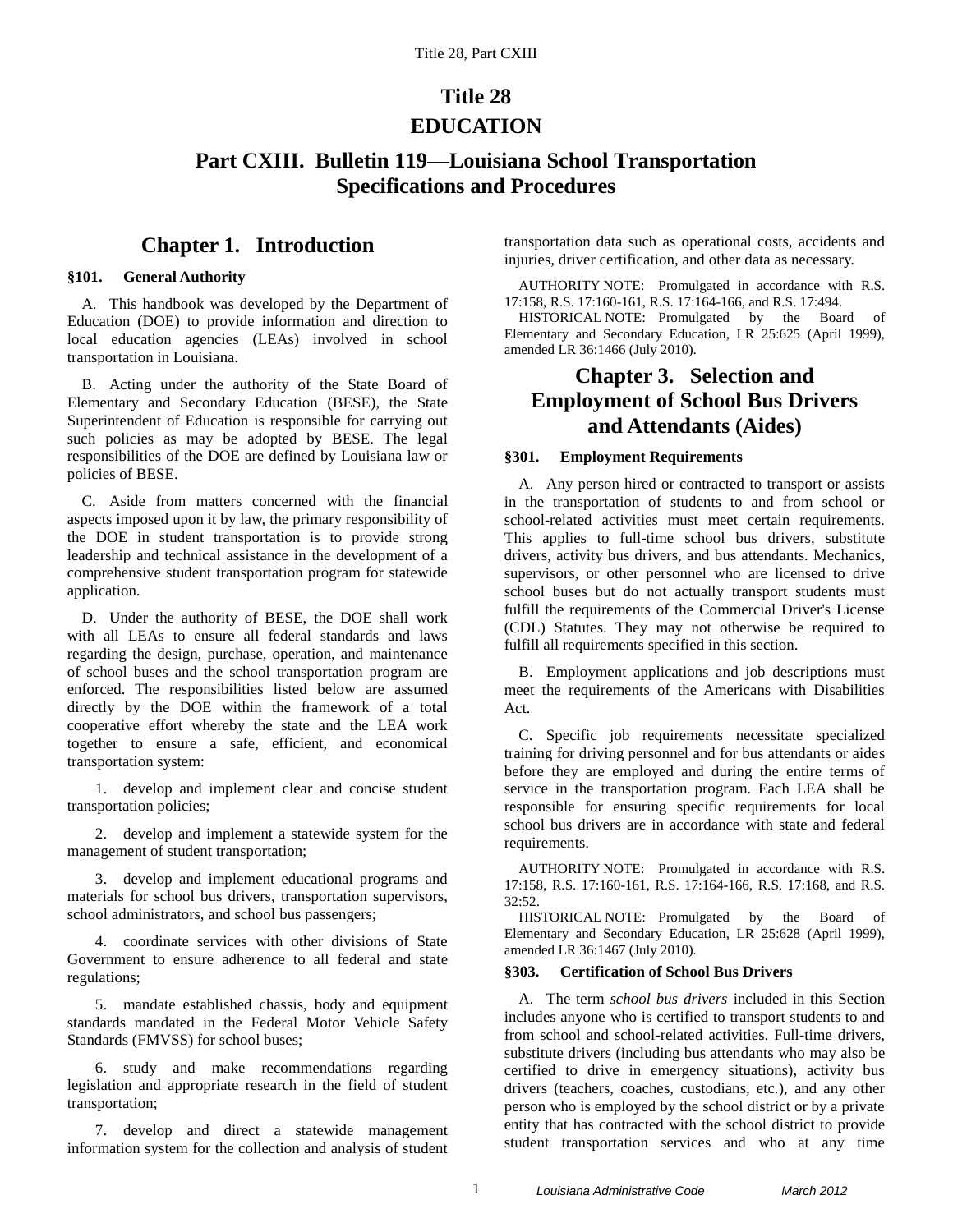transports students must be certified prior to transporting students.

B. Initial and Annual Certification

1. Initial certification of new applicants and annual certification of existing school bus drivers must be conducted by LEAs on all full-time and substitute school bus drivers. Documentation of those components required for initial certification must be verified and kept on file for all school bus drivers each year.

C. The following requirements are minimum requirements for certification of all school bus drivers in Louisiana; however, LEAs may establish additional criteria for driving personnel and/or bus attendants.

1. Drivers must be 21 years of age or older.

2. Initial applicants must undergo a criminal record check, including finger printing, as described in R.S. 17:15 and R.S. 15:587.1

3. All drivers must have a current and acceptable driving record verified by the Department of Public Safety and Corrections, Office of Motor Vehicles as required by R.S. 17:491.1, verified by the LEAs transportation supervisor, and maintained in the driver's permanent record. Additionally, these drivers must report moving violation convictions in accordance with CDL requirements.

a. No driver or applicant shall be employed as a school bus driver if within the past five years, he/she has been convicted of, or has forfeited a bond on, any charge of:

i. DUI, possession, distribution, or use of a controlled dangerous substance, as defined by R.S. 40:963 et seq.;

ii. leaving the scene of an accident involving an injury or fatality; or

iii. any felony involving the use of a motor vehicle.

4. Drivers must have a commercial driver's license (CDL) issued by the state of residence, which includes a Passenger (P) and School Bus (S) endorsement. Airbrake authorization may also be required.

5. Drivers must pass a physical and eye examination meeting current CDL requirements. A copy of the examination record must be filed with the LEA transportation office before the beginning of each school year. More extensive and or frequent exams may be required by the LEA.

6. Drivers must pass a drug and alcohol screening meeting current CDL requirements.

7. Initial applicants must complete the following preservice instruction requirements.

a. Each LEA must provide services for applicants to meet the minimum requirements for certification prior to transporting students on a school bus as outlined in the *Louisiana School Bus Operator Training* manual promulgated by the DOE.

b. Initial applicants must complete the 44-hour preservice phase of the school bus driver training program which includes 30 hours of pre-service instruction provided by a DOE-certified school bus operator instructor, four hours of vehicle familiarization, and 10 hours of on-the-bus training.

8. Newly hired school bus drivers shall be placed on a mandatory three-year probationary period prior to earning tenure within an LEA.

9. Annual or bi-annual in-service training for continued certification of school bus drivers must be conducted by the LEA. School bus drivers, including substitute drivers and activity drivers, must complete eight hours of in-service training within a two-year period. The eight hours of training may be provided in four hour annual in-service training opportunities each year.

D. Documentation of certification of school bus drivers must be maintained by the LEA.

AUTHORITY NOTE: Promulgated in accordance with R.S. 15:587, R.S. 17:15, R.S. 17:158, R.S. 17:160-161, R.S. 17:164-166, R.S. 17:432, R.S. 17:491, R.S. 17:493, R.S. 17:497, R.S. 17: 691, R.S. 32:52, R.S. 32:402, R.S. 32:408, R.S. 32:417, and R.S. 40:963, et seq.

HISTORICAL NOTE: Promulgated by the Board of Elementary and Secondary Education, LR 25:628 (April 1999), amended LR 36:1467 (July 2010), LR 37:2122 (July 2011), LR 38:749 (March 2012).

#### <span id="page-3-0"></span>**§305. Bus Attendants (Aides)**

A. Bus attendants must be assigned on all school buses as required by the Individualized Educational Plan (IEP). Bus attendants must be physically and emotionally able to assist the bus driver in all activities required to safely transport the student with special needs.

B. LEAs must determine selection criteria for bus attendants. Consideration must be given to annual physical examinations, pre-service and bi-annual in-service training, and transporting students with special needs. The attendant *may* be certified to drive commercially. In the event the attendant is certified to drive commercially, all minimum requirements for school bus drivers must be followed.

AUTHORITY NOTE: Promulgated in accordance with R.S. 17:158, R.S. 17:160-161, R.S. 17:164-166.

HISTORICAL NOTE: Promulgated by the Board of Elementary and Secondary Education, LR 25:629 (April 1999), amended LR 36:1467 (July 2010).

#### <span id="page-3-1"></span>**§307. Retaining School Bus Drivers**

A. LEAs must enforce the Federal Motor Carrier Safety Act of 1986, Part 383. All school bus drivers must meet the qualifications and guidelines set forth in the Act as follows.

1. School bus drivers shall possess only one valid driver's license issued by their state or jurisdiction of domicile. LEAs shall not knowingly use a driver who has more than one license or whose license is suspended, revoked, or cancelled, or is disqualified from driving. Violation of this requirement may result in civil or criminal penalties.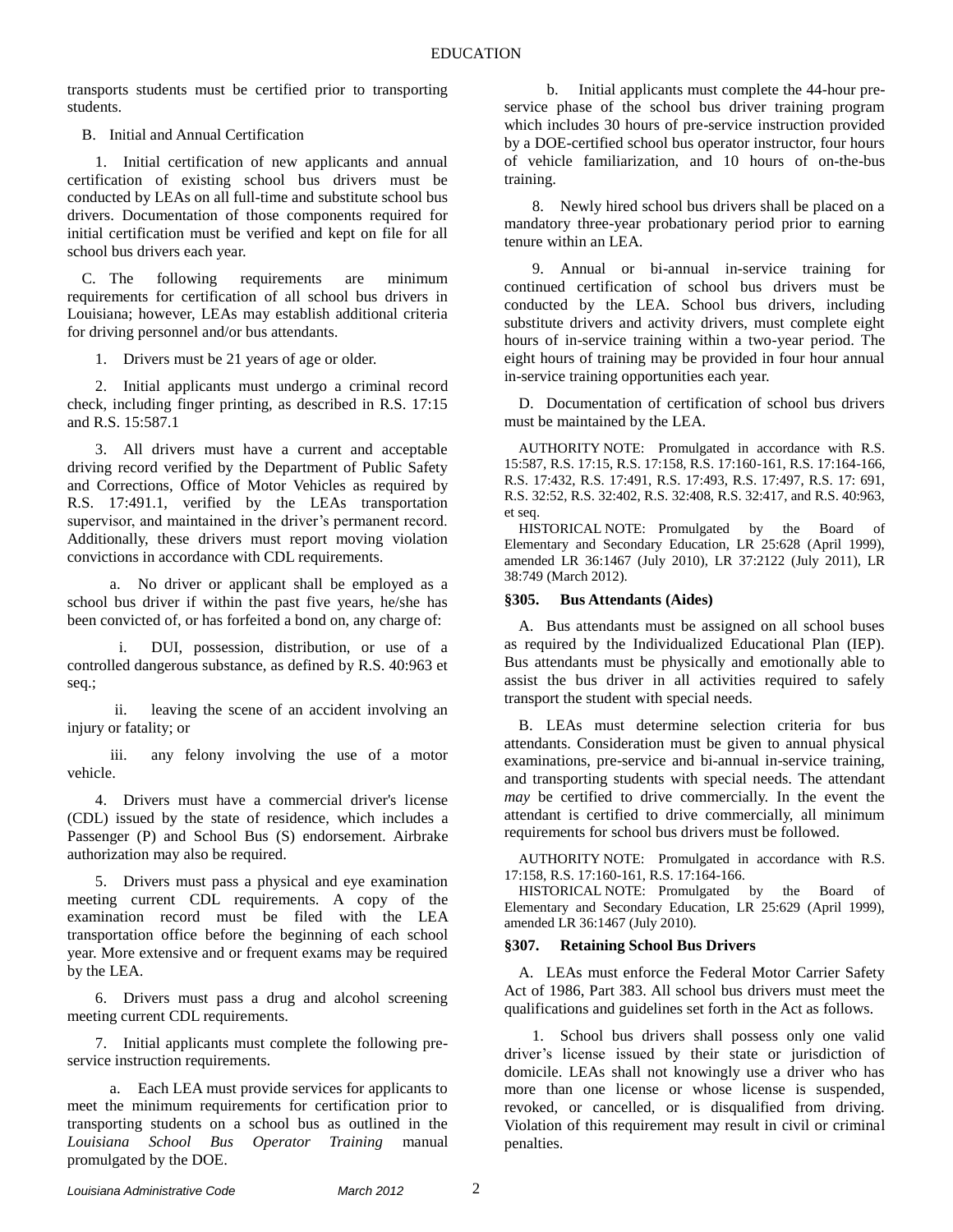2. School bus drivers receiving suspension, revocation, cancellation, loss of privilege disqualification and/or right to operate a commercial motor vehicle by any state of jurisdiction, shall notify the school district before the end of the business day following the day the employee received the notice.

3. School bus drivers convicted of violating a state or local motor vehicle traffic law (other than parking violations), in any type of motor vehicle, must notify the LEA within 30 days of conviction.

B. School bus drivers violating Subpart B, License Requirements, and/or Subpart C, Notification Requirements, may be subject to fines and criminal penalties as stated in the Act.

C. The LEA must develop policies that require immediate action when a school bus driver violates any requirements of Part 383 of the Federal Motor Carrier Safety Act regulations.

1. School bus drivers must acknowledge that they understand the requirements of the Act and attest that driving and licensing information is correct.

2. Drivers must complete the Employer Notification Form and submit it to the district office when receiving suspension, revocation, cancellation, loss of privilege, disqualification, and/or right to operate a motor vehicle.

D. Effective January 1, 2011, and thereafter, in accordance with the terms of R.S. 17:491.3 and 3996(B)(24), a school bus operator shall report his arrest for a violation of any law or ordinance that prohibits operating a vehicle while under the influence of alcohol or any abused substance or controlled dangerous substance.

E. The report shall be made by the operator to a person or persons as specified by the governing authority of the school in rules and regulations required by this Section. Such report shall be made within 24 hours of the arrest or prior to the operator next reporting for his work assignment as a school bus operator, whichever time period is shorter. Such report shall be made by the school bus operator regardless of who owns or leases the vehicle being driven by the operator at the time of the offense for which he was arrested and regardless of whether the operator was performing an official duty or responsibility as a school bus operator at the time of the offense.

F. The required report shall apply to an arrest occurring after December 31, 2010.

1. A school bus operator who fails to comply with the provisions of this Section shall be terminated by the governing authority employing the operator if such operator is serving a probationary term of employment or if the provisions of law relative to probation and tenure of bus operators are not applicable to the operator.

2. A school bus operator employed by a city, parish, or other local public school board who is a regular and permanent employee of the board shall be subject to removal for failure to comply with the provisions of this Section. Written and signed charges alleging such failure shall be brought against the bus operator.

G. The governing authority of each public elementary or secondary school shall adopt rules, regulations, and procedures necessary to administer these provisions. Such rules, regulations, and procedures shall be consistent with these provisions.

H. For the purposes of this Section, *school bus operator* means any employee of a city, parish, or other local public school board or other governing authority of a public elementary or secondary school whose duty it is to transport students in any school bus or activity bus to and from a school approved by the state Board of Elementary and Secondary Education or to and from any school-related activity.

AUTHORITY NOTE: Promulgated in accordance with R.S. 17:158, R.S. 17:160-161, R.S. 17:164-166, and R.S. 17:493.

HISTORICAL NOTE: Promulgated by the Board of Elementary and Secondary Education, LR 25:642 (April 1999), amended LR 36:1468 (July 2010), LR 37:2122 (July 2011), LR 38:749 (March 2012).

### <span id="page-4-0"></span>**§309. Termination of Services or Removal of Certification**

A. Full-time bus drivers who have served the mandatory three-year probationary period and have acquired tenure may be terminated for cause, but only in accordance with the terms of R.S. 17:493. Reasons for dismissal include willful neglect of duty; incompetence; immorality; intoxication while on duty; physical inability to perform duties; failure to keep the school bus in a safe, comfortable and practical operating condition; being a member of or contributing to any group, organization, movement or corporation that is prohibited by law or enjoined from operating in the State of Louisiana.

B. Additionally, the abolition, discontinuance or consolidation of bus routes may require a reduction in force, or lay-off of one or more bus drivers. The procedure prescribed in R.S. 17:493 must be followed.

AUTHORITY NOTE: Promulgated in accordance with R.S. 17:158, R.S. 17:160-161, R.S. 17:164-166, and 17:493.

HISTORICAL NOTE: Promulgated by the Board of Elementary and Secondary Education, LR 25:630 (April 1999), amended LR 36:1468 (July 2010).

## <span id="page-4-1"></span>**Chapter 5. Instructional Program for School Bus Drivers**

### <span id="page-4-2"></span>**§501. Driver Training Program**

A. The application of federal and state minimum safety standards for school buses has been determined to improve the safety of passengers riding school buses within the state. Emphasis in driver training programs has reduced the school bus accident rate in which the school bus driver is at fault. The driver training program must continue to offer a means of educating drivers in safe, economical, and efficient school transportation operations.

B. LEAs, as well as the DOE, shall cooperate in designing and implementing training programs that will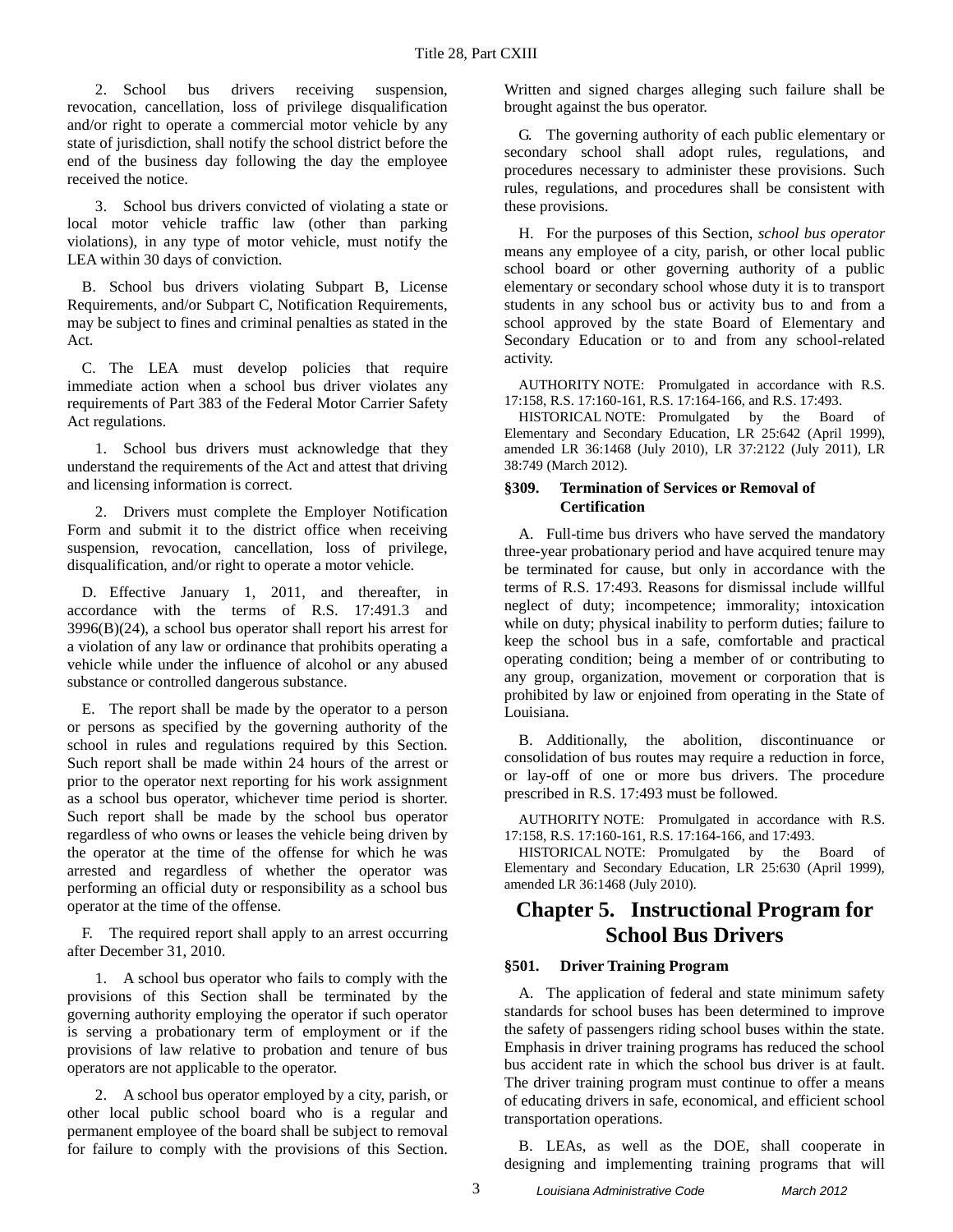continue to develop the driver's potential for safe, accidentfree driving.

C. LEAs are authorized to design specific course content for two distinct categories of drivers:

1. full-time and substitute bus drivers who transport students on daily routes to and from school; and

2. activity bus drivers who transport students occasionally to and from school-related activities (athletic events, parades, field trips, etc.).

D. LEAs must ensure that all school bus drivers, including any school board employee who drives a bus on an occasional basis to transport students to and from school activities and any person who is employed by a private entity that has contracted with the school district to provide student transportation services, have attended in-service training not less frequently than once every other school year.

E. Two types of driver training make up the *Louisiana School Bus Operator Training*. Each LEA must provide preservice and in-service training for drivers.

1. Pre-service training is designed to develop minimum skills in driver applicants.

2. In-service training is designed to improve skills, attitudes and knowledge of all who drive school buses in the state.

F. In order to ensure safe operation from the onset, all driver trainees must complete the 44-hour pre-service phase of the school bus driver training program. Pre-service certification of school bus drivers shall be through successful completion of the Louisiana School Bus Operator Training course conducted by a certified trainer.

G. Under special circumstances some drivers may be exempted from part of the required training. Examples of exemptions are segments of curriculum regarding:

1. student management and discipline procedures for certified teachers;

2. first aid for first aid teachers;

3. vehicle maintenance for school bus mechanics;

4. transporting students with disabilities; and

5. daily loading/unloading procedures for activity bus drivers.

H. Drivers who become certified within a year after preservice training do not have to complete additional inservice training that same school year unless so required by the LEA.

I. Exemptions based on verification of previously completed courses or job-related experiences are approved at the discretion of the LEA.

J. The required 44 hours of pre-service training shall consist of the following three phases and are described in the subsequent Section:

2. vehicle familiarization and operation (behind the wheel) training (4 hours); and

3. on-the-bus training (10 hours).

AUTHORITY NOTE: Promulgated in accordance with R.S. 17:158, R.S. 17:160-161, R.S. 17:164-166.

HISTORICAL NOTE: Promulgated by the Board of Elementary and Secondary Education, LR 25:630 (April 1999), amended LR 36:1468 (July 2010), LR 37:2122 (July 2011), LR 38:749 (March 2012).

### <span id="page-5-0"></span>**§503. Pre-service Training**

A. Classroom Instruction. The *Louisiana School Bus Operator Training* manual requires a minimum of 30 hours of pre-service instruction.

1. Unless exemptions are authorized in accordance with the preceding section, pre-service classroom instruction must include instruction in the following courses:

a. First Aid Course (any approved first aid course)―4-8 hours;

b. Drug/Alcohol Awareness Policy and Testing Procedures―2 hours;

c. National Safety Council Bus Driver Defensive Driving Course, ("Coaching the School Bus Driver")―6-8 hours;

d. appropriate units of DOE School Bus Driver Instructional Program―6-8 hours;

e. Assertive Discipline/Passenger Management―1- 2 hours;

f. Transporting Students with Disabilities―1-2 hours;

g. applicable federal and state laws and regulations, local ordinances, state and local policies governing school bus transportation―2-4 hours;

h. state and local reporting procedures—2 hours.

2. Additional classroom instruction may include the following topics:

a. Drug Abuse Prevention Awareness;

b. Recognizing and Reporting Child Abuse;

c. Preventive Maintenance;

d. Commercial Driver's License (CDL) Pre-Test Training;

e. special activity trip requirements; and

f. other topics approved by the DOE.

B. Vehicle Familiarization and Operation Training (4 hours)

1. Prior to certification as a school bus driver, applicants must complete a minimum of four hours of vehicle familiarization and operation training (behind-thewheel).

1. classroom instruction (30 hours);

*Louisiana Administrative Code March 2012* 4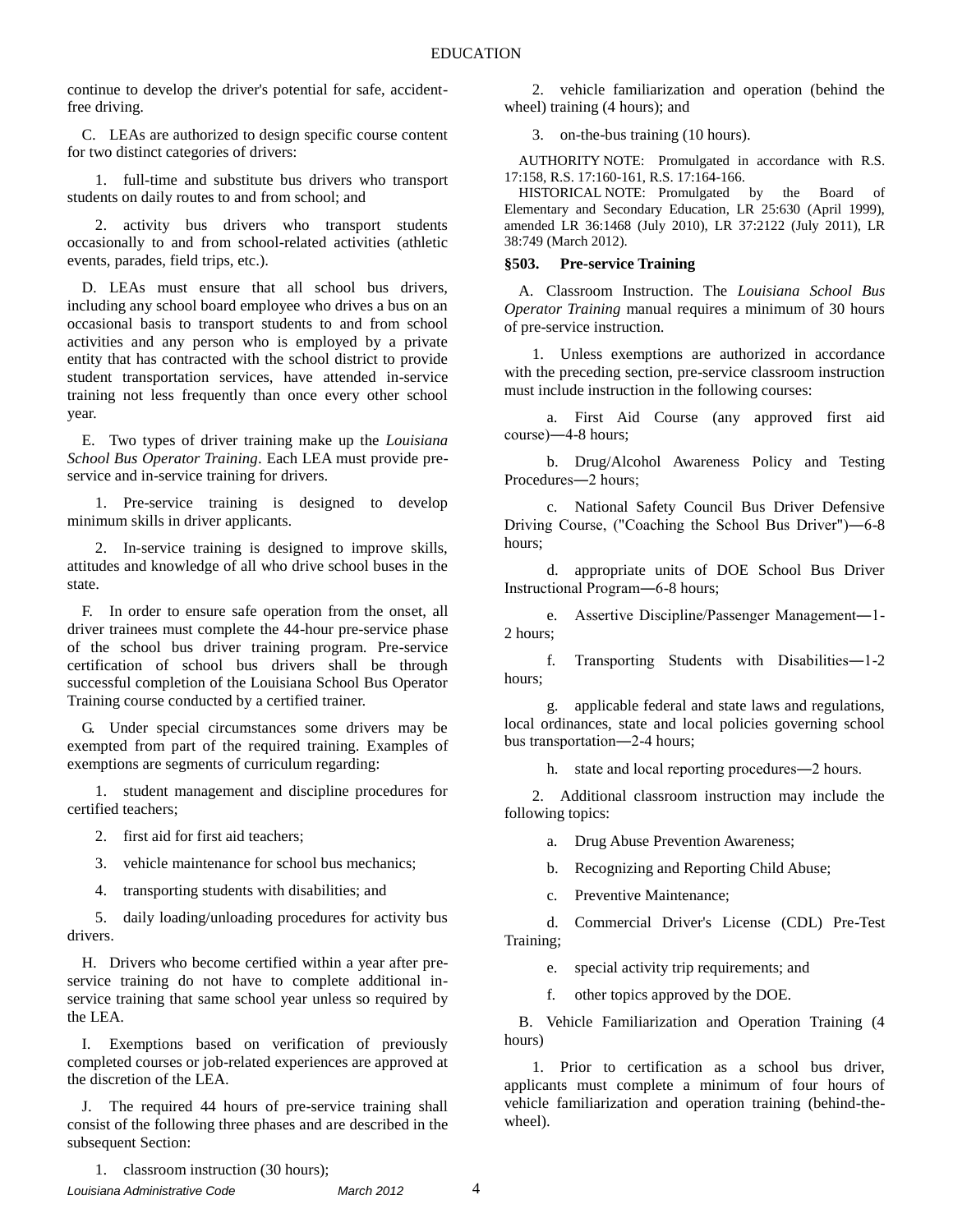2. This instruction must be conducted in the type of vehicle(s) the applicant will drive and should cover at least the following operational topics:

a. pre-trip, enroute, and post-trip inspection procedures;

- b. starting, stopping, and turning procedures;
- c. proper use of school bus signals;
- d. proper backing procedures;
- e. loading and unloading students;

f. emergency procedures, including emergency evacuation;

- g. procedure at railroad crossings; and
	- h. student safety instruction.

C. On-the-Bus Training. Prior to certification as a school bus driver, applicants must complete a minimum of 10 hours of driving a school bus. This phase of the training cycle is designed to introduce the driver to the actual school bus driving task. Additional training on-the-bus training may be required as determined by the supervisor of transportation. Supervised on-the-bus training should include, but need not be limited to, the following:

- 1. observe regular driver―2 hours;
- 2. drive empty bus―2 hours;
- 3. drive loaded bus―6 hours.

AUTHORITY NOTE: Promulgated in accordance with R.S. 17:158, R.S. 17:160-161, R.S. 17:164-166.

HISTORICAL NOTE: Promulgated by the Board of Elementary and Secondary Education, LR 25:631 (April 1999), amended LR 36:1469 (July 2010), LR 37:2123 (July 2011).

### <span id="page-6-0"></span>**§505. In-service Training**

A. In-service training, which is designed to improve the driver's skills, attitude and knowledge, is a vital part of the total school bus safety effort. To maintain certification, all certified school bus drivers must complete a minimum of eight hours of in-service training within a two-year period; however, annual in-service training is encouraged. (The required eight hours may be divided into two annual fourhour blocks, if so desired by the local transportation supervisor.)

B. Bus driver participation in in-service training sessions is mandatory for the driver to maintain certification. Training topics should be selected from the following courses based on the needs of the LEA:

1. appropriate units of the Louisiana School Bus Driver Instructional Program;

2. National Safety Council Defensive Driving Course: *Coaching the School Bus Driver*;

3. approved first aid course with emphasis on activities designed to meet school bus drivers' needs;

- 4. assertive discipline/passenger management training;
- 5. drug abuse prevention awareness training;
- 6. transporting students with disabilities;
- 7. recognizing and reporting child abuse;
- 8. commercial driver's license (CDL) training;
- 9. special activity trip requirements; and
- 10. other topics approved by the DOE.

AUTHORITY NOTE: Promulgated in accordance with R.S. 17:158, R.S. 17:160-161, R.S. 17:164-166.

HISTORICAL NOTE: Promulgated by the Board of Elementary and Secondary Education, LR 25:631 (April 1999), amended LR 36:1469 (July 2010).

### <span id="page-6-1"></span>**§507. Remedial Training**

A. School bus drivers may require remedial training if their performance does not meet standards set by state and local policy. Remedial training should be designed to improve specific areas of performance.

B. Additional training by the LEA in all phases of student transportation operations is encouraged.

AUTHORITY NOTE: Promulgated in accordance with R.S. 17:158, R.S. 17:160-161, R.S. 17:164-166.

HISTORICAL NOTE: Promulgated by the Board of Elementary and Secondary Education, LR 25:631 (April 1999), amended LR 36:1470 (July 2010).

### <span id="page-6-2"></span>**Chapter 7. Vehicle Inspection and Maintenance**

#### <span id="page-6-3"></span>**§701. Inspection and Maintenance**

A. Proper maintenance of student transportation vehicles is vital for a safe, efficient, and economical transportation program. Student transportation vehicles include district owned school buses, independently owned school buses, or other approved vehicles used for transporting students to and from school and school-related activities. Each LEA shall adhere to the following procedures.

1. All student transportation vehicles must be maintained in safe operating condition through a systematic preventive maintenance program.

2. All student transportation vehicles must be inspected during the months of June, July, or August and certified as safe by the appropriate authority prior to the beginning of each school session. Re-inspection or more frequent inspections of vehicles may be made at the discretion of the LEA.

3. All student transportation vehicles must be inspected by an approved Commercial Motor Vehicle Inspection Station during December, January, or February of each school year. Re-inspection or more frequent inspections of vehicles may be made at the discretion of the LEA.

4. Accurate maintenance records must be kept for each school vehicle.

5. Student transportation vehicle drivers must conduct pre-trip inspections before beginning each trip, whether morning, mid-day or afternoon. Inspections must include all items required by the current CDL statutes.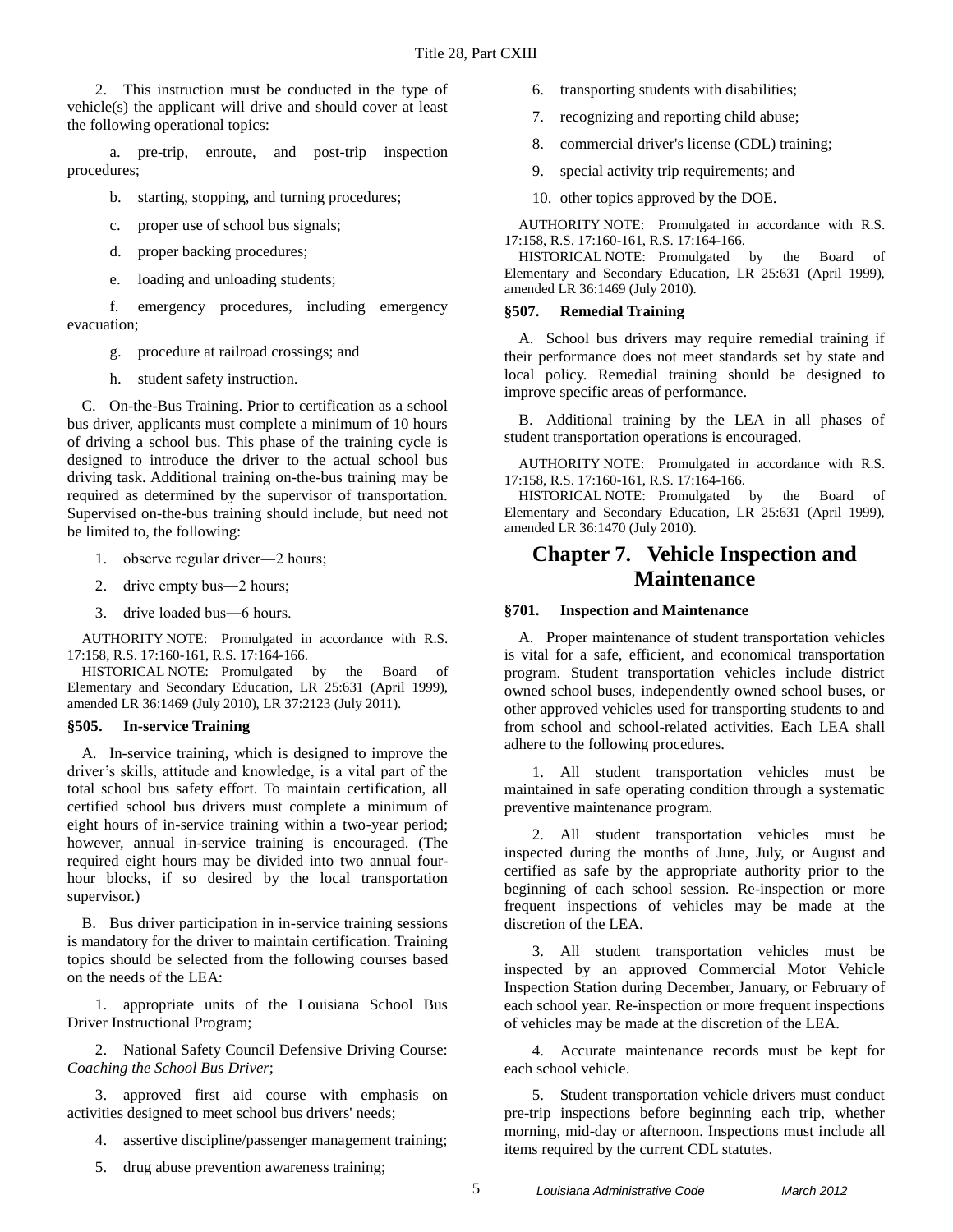6. Any defects or deficiencies in the areas listed above that may affect the safety of the vehicle's operation or result in its mechanical breakdowns must be reported verbally and in writing to the local transportation office and approval must be granted to continue operation of the vehicle.

7. A pre-trip inspection checklist designed by the LEA must be completed by drivers of all student transportation vehicles and maintained in the vehicle until it is filed with the local transportation office. Included in the pre-trip check should be an inventory of required documents: commercial driver's license, Department of Transportation physical verification, proof of vehicle insurance, copy of vehicle registration, student roster, seating chart, route description and stop locations (for daily routes), emergency telephone numbers, accident report forms, etc.

8. A written report shall be made at the completion of each trip or tour of duty regarding any defect, deficiency, malfunction or questionable performance of a student transportation vehicle.

9. A trip inspection must be conducted after each trip or individual run to check for passengers, equipment, medication, etc., that may have been left on the bus.

10. LEAs shall develop and provide pre-trip and posttrip inspection report forms to all school bus drivers and develop a system for collection and evaluation of the data.

AUTHORITY NOTE: Promulgated in accordance with R.S. 17:158, R.S. 17:160-161, R.S. 17:164-166.

HISTORICAL NOTE: Promulgated by the Board of Elementary and Secondary Education, LR 25:835 (May 1999), amended LR 36:1470 (July 2010), LR 37:2123 (July 2011).

### **Chapter 9. Vehicle Operation**

### <span id="page-7-1"></span><span id="page-7-0"></span>**§901. Specific Procedures**

A. Specific procedures have been developed to ensure the highest possible degree of safety for school bus drivers and their passengers. All school bus drivers must be focused on safe operation of the vehicle. In addition to state and federal regulations, the school bus operation policies for each LEA must be in compliance with the Highway Safety Program Guideline No. 17, *Pupil Transportation Safety.*

AUTHORITY NOTE: Promulgated in accordance with R.S. 17:158, R.S. 17:160-161, R.S. 17:164-166.

HISTORICAL NOTE: Promulgated by the Board of Elementary and Secondary Education, LR 25:835 (May 1999), amended LR 36:1470 (July 2010).

### <span id="page-7-2"></span>**§903. Loading and Unloading**

A. Warning Signals

1. As required in R.S. 32:80 and R.S. 32:318, amber and red flashing warning signals must be used for student loading and unloading. At no other time are these lights to be used.

2. Amber and red Eight-Light Flashing Warning System. For buses equipped with a amber and red eight-light flashing warning system, drivers must activate the amber flashing lights at least 100 feet but not more than 500 feet before coming to a stop. Red flashing warning lights must be

activated when the bus is stopped and must continue flashing while children board, alight, and/or cross roadways.

B. Locations

1. It is the bus driver's responsibility to select a safe stopping point within LEA guidelines for students to load and unload from the school bus, even if this requires students to walk a distance.

2. The bus must stop in the right traffic lane, or the LEA has the option to permit loading and unloading on the shoulder of the road (when sufficient room exists on the shoulder or on adjacent state property) or on private property, when permission can be obtained from the owner and when no children are required to cross the highway to load or unload. (Off-road loading and unloading negates the effectiveness of flashing lights and stop arm signals. See also R.S. 32:80.)

3. Buses shall not stop within intersections to pick up or discharge students.

4. The school bus shall not be operated on school grounds except to pick up and discharge students or during student safety instruction exercises, but then only when students are carefully supervised.

C. Operations: Preparing to Safely Load or Unload Students

1. The bus driver must activate stop arms after the bus has stopped and before students are permitted to board or alight from the bus. When traveling on undivided roadways, the Louisiana "School Bus Stop Law" (R.S. 32:80) requires drivers of vehicles meeting or overtaking school buses stopped on a highway for the purpose of loading or unloading students to stop the vehicle not less than 30 feet from the school bus when flashing warning lights and stop arms have been activated and to remain stopped until the signals have been deactivated and the bus has resumed motion. (Bus drivers must deactivate signals before resuming motion.)

2. The bus driver must ascertain that traffic has stopped and only then open the door for entrance or exit of students.

3. The bus driver assumes a position behind the wheel before the first student boards and remains seated until the last student is discharged, except for approved loading and unloading of students with disabilities, emergencies, and securing pre-school students into occupant restraints.

4. Emergency doors shall not be used for routine student loading and unloading.

D. Operations: Safe Loading and Unloading Students

1. As the bus approaches a bus stop for student unloading, all students must remain seated until the bus comes to a complete stop and the bus driver has determined that it is safe for students to walk to the front of the bus and to exit.

2. The bus driver should be especially watchful for clothing, book bags, knapsacks, or other carry-on items that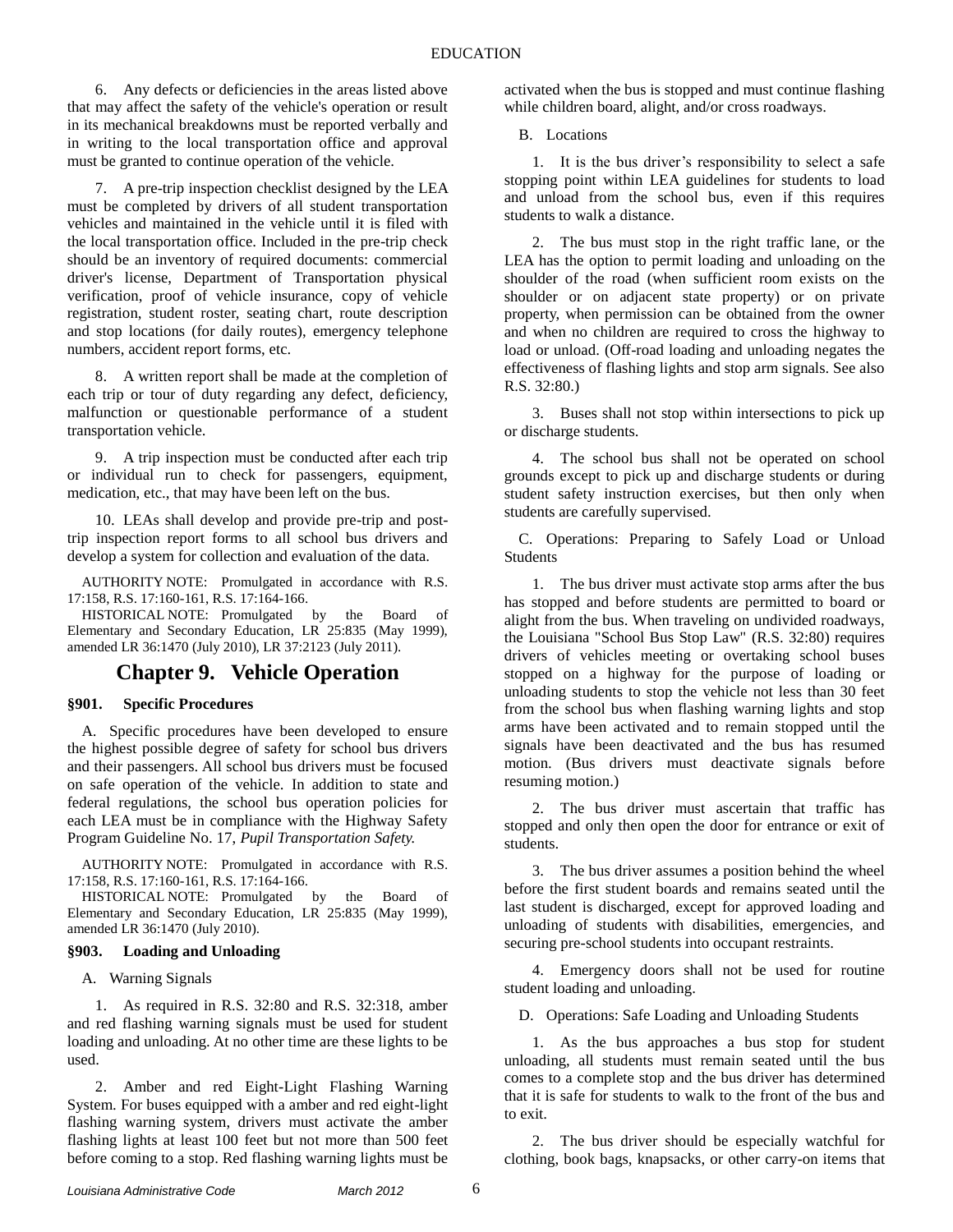can be caught in the handrail or the bus door, thereby possibly causing student injury. The bus driver should always scan the area around the bus door before placing the bus in motion at bus stops.

3. The bus driver must allow all passengers to reach their respective seats before placing the bus in motion after passengers have boarded the bus.

4. Before crossing to the opposite side of the road, students must walk 10 to 15 feet in front of the bus on the shoulder of the roadway, checking the traffic, and then crossing when it is safe to do so. At no time should students be permitted to cross the road behind the school bus. Students who must walk parallel to the bus should walk approximately 10 feet from the side of the bus where space permits. Where space does not permit such a distance, the bus driver must determine that students are clear of the bus before setting the bus in motion.

AUTHORITY NOTE: Promulgated in accordance with R.S. 17:158, R.S. 17:160-161, R.S. 17:164-166, R.S .32:80, and R.S. 32:318.

HISTORICAL NOTE: Promulgated by the Board of Elementary and Secondary Education, LR 25:835 (May 1999), amended LR 25:2169 (November 1999), LR 36:1470 (July 2010), LR 37:2123 (July 2011).

### <span id="page-8-0"></span>**§905. Crossing Railroad Tracks**

A. Railroad Crossings: Stopping Requirements

1. The driver of any school bus, with or without students, shall come to a complete stop no closer than 15 feet but within 50 feet of the rail nearest the front of the bus.

2. Drivers making stops for railroad crossings shall observe traffic. Bus speed shall be reduced far enough in advance of the stop to avoid trapping other motorists in panic stops or rear-end collisions with the bus. On multiple lane roadways, the bus should stop in the right lane whenever possible.

3. During wet, stormy, or foggy weather, before placing part of the bus on the tracks, the bus driver must know that the crossing can be made safely. Any use of flares or warning signals must be taken as an additional warning of danger.

4. Turn signal lights may be operated in their hazard mode except when prohibited by state statute or local regulation. Except for hazard lights and brake lights, no other school bus signals will be activated for the railroad crossing.

5. When any school bus must stop for any railroad track at grade, all students must be silent until the crossing is completed.

6. After a train has passed the crossing on multiple tracks, the bus driver shall not drive the bus onto any track until the driver is certain that no other train (possibly hidden by the first train) is approaching on an adjacent track.

B. Railroad Crossings with Traffic Signals: Requirements

1. The driver of a school bus that has stopped at any railroad track or tracks at which any crossing gate or barrier is closed or is being opened or closed, and flashing red lights and/or bells have been activated shall not proceed across such tracks unless by authorization from a law enforcement officer. If a flagman is provided by the railroad, movement over the crossing shall be under his direction.

2. At crossings controlled by traffic signals, the bus driver shall obey the traffic signals.

C. Railroad Crossings: Procedures for Crossing

1. When the bus has stopped, the driver shall fully open the service door, listen and look in both directions along the track or tracks for approaching engines, trains or train cars.

2. For improved vision and hearing, the window at the driver's left and the service door should be opened, and all noisy equipment (radios, fans, etc.) should be turned off and should remain turned off until the bus has safely cleared the crossing.

3. If the view of the tracks is obstructed for 1,000 feet or less in either direction, no portion of the bus may be driven onto the tracks until the driver has made certain that no train is approaching. Although railroad signals may indicate the tracks are clear, the driver must develop and use visual and auditory senses to determine whether or not it is safe to proceed.

4. The bus driver must never accept a lack of movement as an indication that the railroad signal is working or is out of order. A bus driver must always consider a railroad grade crossing as conclusive warning of danger and shall not cross the track until the bus driver has determined that no train is approaching.

5. The school bus driver shall always drive across the tracks in an appropriate low gear and not change gears while crossing the tracks.

AUTHORITY NOTE: Promulgated in accordance with R.S. 17:158, R.S. 17:160-161, R.S. 17:164-166, R.S. 32:80, R.S. 32:171, R.S. 32:173.1, and R.S. 32:174.

HISTORICAL NOTE: Promulgated by the Board of Elementary and Secondary Education, LR 25:835 (May 1999), amended LR 25:2169 (November 1999), LR 36:1471 (July 2010), LR 37:2123 (July 2011).

### <span id="page-8-1"></span>**§907. Intersections, Turns, Driving Speeds, and Interstate Driving**

A. Intersections

1. Use only brake lights as signals when coming to a stop.

2. For buses equipped with standard transmissions, place the gearshift in neutral while waiting for the traffic to clear or for the traffic light to change to green.

3. Use the hand ("parking") brake if on a grade to prevent rolling backward or forward.

4. School buses should not stop within intersections to pick up or to discharge students.

7 *Louisiana Administrative Code March 2012*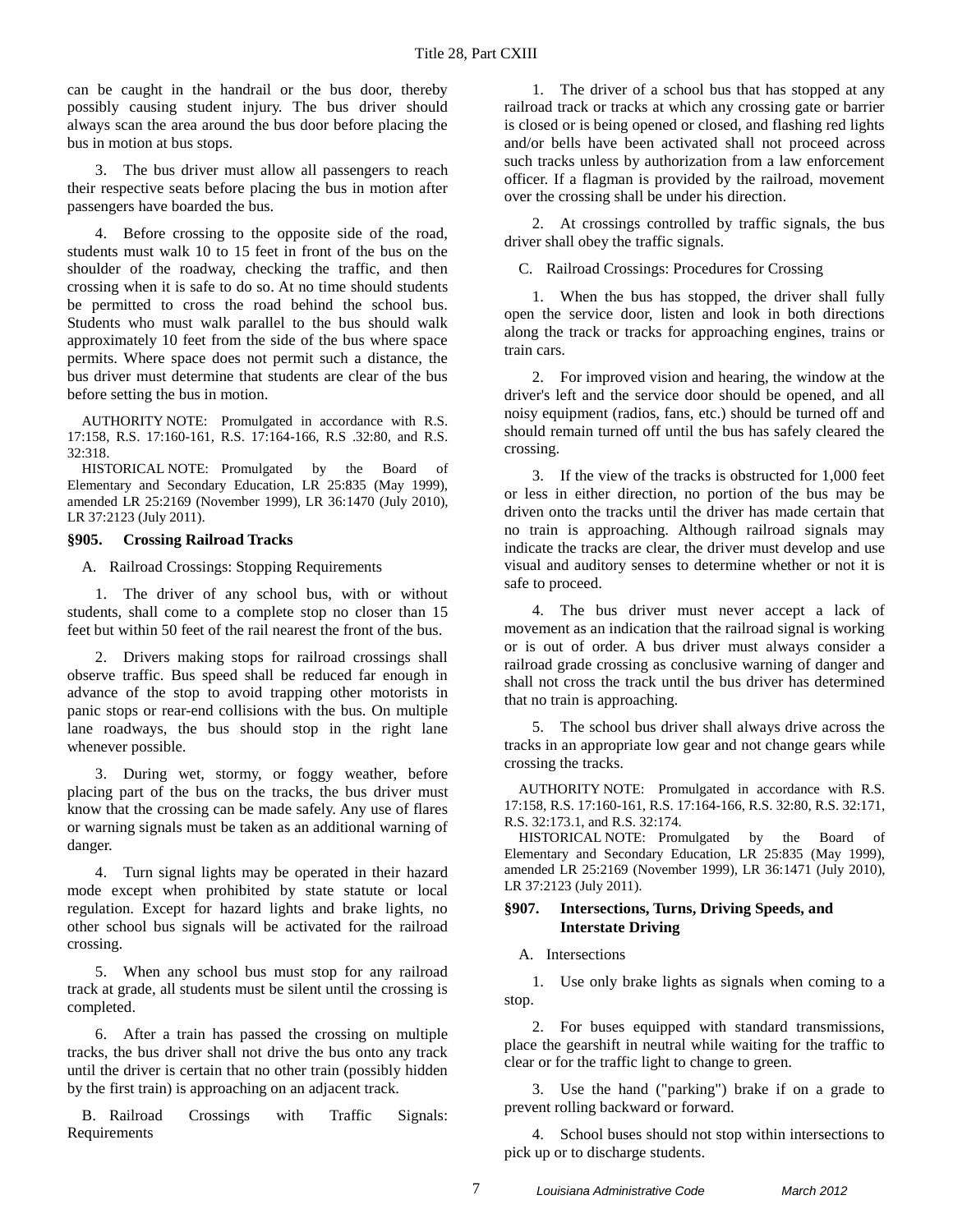### B. Turns

1. Always activate turn signals at least 100 feet before beginning the turning maneuver.

2. Keep the bus as far right as possible for right turns to prevent other vehicles from passing on the right of the bus.

3. For left turns, keep the bus as close to the center line as possible. If two left turn lanes are designated, stay in the outside lane if possible to provide better visibility and a wider turning area.

4. Keep front wheels pointing forward until it is safe to make the turn. This will help to prevent the bus from being knocked into oncoming traffic in the event of a rearend collision.

C. Driving Speeds

1. School buses must not be driven faster than 55 mph on highways, and no faster than legal speeds on city streets, in school zones, etc.

2. The maximum speed for school buses shall be 35 miles per hour under conditions that require frequent stops to receive and discharge students when the posted speed is 35 miles per hour or greater.

D. Interstate Driving

1. School buses must use the right lane except for passing, for exiting to the left, or for hazardous conditions.

2. At no time shall a school bus be operated in excess of 55 miles per hour, including interstate highway travel.

AUTHORITY NOTE: Promulgated in accordance with R.S. 17:158, R.S. 17:160-161, R.S. 17:164-166, and R.S. 32:62.

HISTORICAL NOTE: Promulgated by the Board of Elementary and Secondary Education, LR 25:835 (May 1999), amended LR 25:2169 (November 1999), LR 36:1472 (July 2010), LR 37:3204 (November 2011).

### <span id="page-9-0"></span>**§909. Use of Cell Phones**

A. No person shall engage in a call on a cellular radio telecommunication device while driving a school bus except in emergency situations.

B. A cellular radio telecommunication device is defined as a device capable of sending or receiving telephone communications without an access line for service and which requires the operation to dial numbers manually or by voice recognitions. It does not include citizens band radios.

C. The use of cellular telephones by school bus operators shall be authorized for communication with any of the following regarding an emergency situation:

1. an emergency system response operator, 911 public safety communications dispatcher, or school administrator;

- 2. a hospital or emergency room;
- 3. a physician's office or health clinic;
- 4. an ambulance or fire department rescue service; and

5. a fire department or law enforcement agency.

AUTHORITY NOTE: Promulgated in accordance with R.S. 17:158, R.S. 17:160-161, R.S. 17:164-166, and R.S. 32:289.

HISTORICAL NOTE: Promulgated by the Board of Elementary and Secondary Education, LR 25:835 (May 1999), amended LR 25:2169 (November 1999), amended LR 36:1472 (July 2010).

### <span id="page-9-1"></span>**§911. Prohibition of Drugs and Weapons**

A. School buses are an extension of the school campus and are designated as a drug-free zone.

B. Smoking shall be prohibited on any school bus used for the transportation of children attending any public elementary or secondary school.

C. The ownership, possession, or custody of illegal weapons (carried or concealed) as defined in state law is prohibited on a school bus.

AUTHORITY NOTE: Promulgated in accordance with R.S. 14:95, R.S. 17:158, R.S. 17:160-161, R.S. 17:164-166, R.S. 17:240, and R.S. 17:405.

HISTORICAL NOTE: Promulgated by the Board of Elementary and Secondary Education, LR 36:1472 (July 2010), amended LR 37:2123 (July 2011).

### <span id="page-9-2"></span>**§913. Passengers**

A. Passengers must be instructed to remain seated with hands, arms, and heads inside the bus at all times.

B. All standing is prohibited. At no time may a student stand while the bus is in motion.

C. In compliance with R.S. 32:293, it shall be unlawful for anyone responsible for the transportation of children to permit a number of passengers exceeding 100 percent capacity of a bus to be transported at one time. (School bus capacity is determined by the bus body manufacturer.)

D. The LEA must determine the number of students to be transported in a school bus, but the number must not exceed the manufacturer intents. Auxiliary seating accommodations are not permitted.

E. The bus must never be fueled while passengers are on board or while the engine is running.

F. Drivers shall not leave their buses while passengers are on board unless there is an extreme emergency. If an emergency requires the driver to leave the bus, the engine must be stopped and the ignition key removed by the driver.

G. While the engine is running, the driver shall not leave the bus at any time when passengers are on board. When the bus is empty, the driver should not leave the bus when the engine is running except when inspecting, servicing, or repairing the bus requires the driver to do so. Drivers of buses transporting students with disabilities who must assist in the loading and unloading of passengers in wheel chairs are not considered to have left the bus so long as they remain on or beside the bus to assist with the loading or unloading, itself.

H. Passengers in Type A school buses (buses with a gross weight of 10,000 pounds or less) are required to wear occupant restraints when the vehicle is in motion. Occupant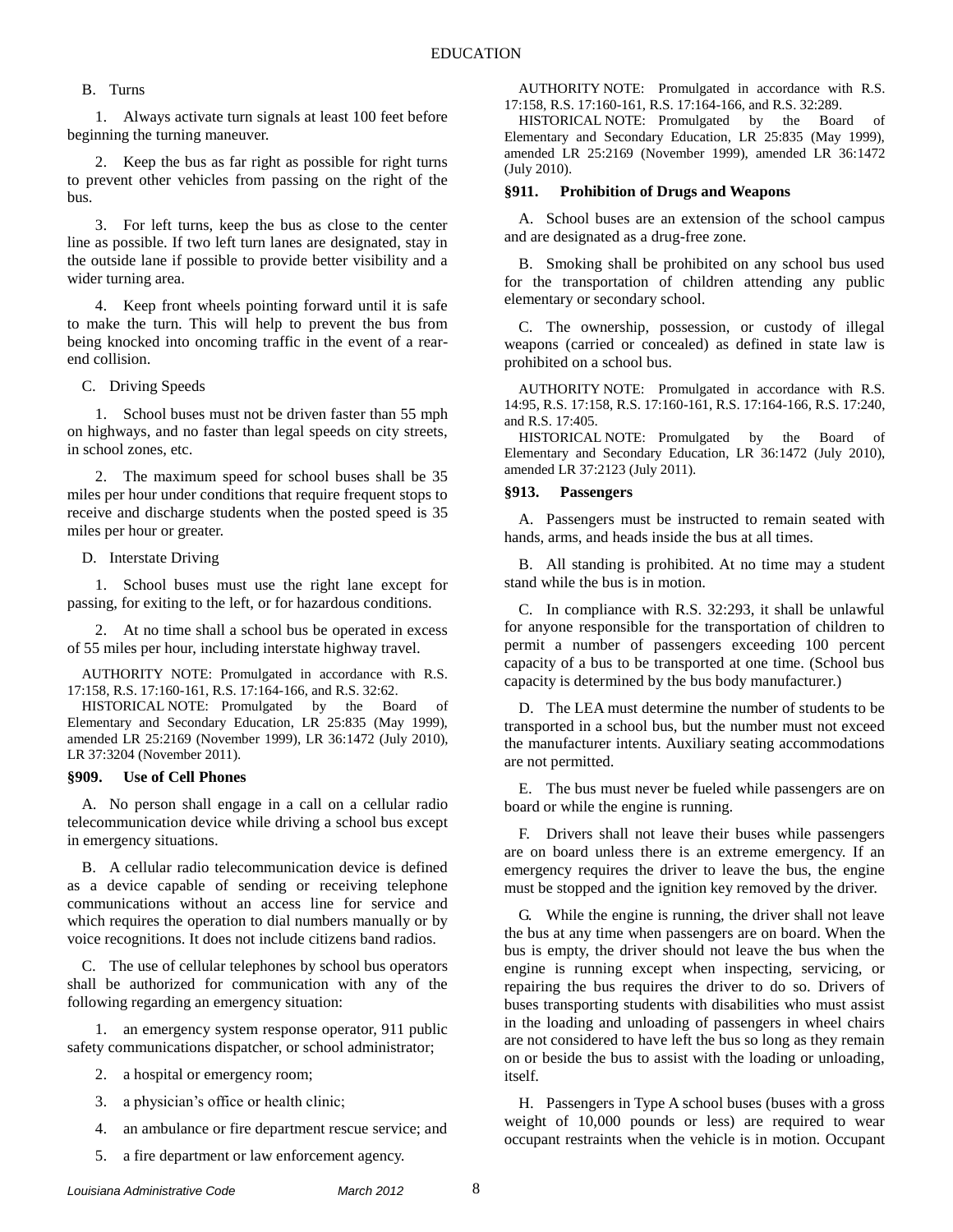restraints must comply with the requirements of the FMVSS Numbers 208, 209, and 210.

AUTHORITY NOTE: Promulgated in accordance with R.S. 17:158, R.S. 17:160-161, R.S. 17:164-166, and R.S. 32:293.

HISTORICAL NOTE: Promulgated by the Board of Elementary and Secondary Education, LR 25:835 (May 1999), amended LR 25:2169 (November 1999), LR 36:1472 (July 2010

### <span id="page-10-0"></span>**§915. Miscellaneous**

A. Drivers should constantly scan the interior of the bus as well as the areas ahead, to the sides, and to the rear of the bus.

B. Drivers are required to wear seat belts and other safety devices provided by the bus manufacturer at all times while the bus is in motion.

C. The service (entrance) door and the emergency exit door(s) must remain closed at all times while the bus is in motion. School bus aisles must be kept clear and doors and emergency exits must remain unobstructed at all times.

D. Buses must not be backed except in situations where there is no safer alternative. If there is no safe alternative to backing, these warnings should be heeded.

1. Students must be boarded and seated and remain on board the bus when the bus is being backed.

2. The school bus driver must arrange for assistance during backing maneuvers.

E. Headlights shall be turned on whenever it is necessary to use windshield wipers.

AUTHORITY NOTE: Promulgated in accordance with R.S. 17:158, R.S. 17:160-161, R.S. 17:164-166, and R.S. 32:281.

HISTORICAL NOTE: Promulgated by the Board of Elementary and Secondary Education, LR 25:835 (May 1999), amended LR 25:2169 (November 1999), LR 36:1473 (July 2010).

### <span id="page-10-1"></span>**Chapter 11. Emergency Evacuations**

### <span id="page-10-2"></span>**§1101. Determining Emergency Evacuations**

A. Safety is the key word for school transportation in Louisiana. The most important obligation shared by all persons involved in school transportation is their collective responsibility for the safety of the passengers at all times. The safety of the passengers must be considered first when evacuating a school bus.

B. Mandatory emergency evacuation procedures as defined by BESE and outlined in the *Louisiana School Bus Operator Training Manual* must be enforced for all emergency evacuations.

C. School bus drivers are responsible for determining when it is safe for students to exit the bus when an emergency occurs. If the bus is not in danger, the decision to exit the bus must be based on the security of the passengers.

D. Decide whether or not to evacuate the bus. Evacuate the bus if any of these conditions exist:

- 1. presence of fire or toxic fumes;
- 2. danger of fire;

3. unsafe position of the bus; or

4. hazardous weather conditions.

AUTHORITY NOTE: Promulgated in accordance with R.S. 9:2793, R.S. 17:158, R.S. 17:160-161, R.S. 17:164-166, and R.S. 32:398.

HISTORICAL NOTE: Promulgated by the Board of Elementary and Secondary Education, LR 25:838 (May 1999), amended LR 36:1473 (July2010).

### <span id="page-10-3"></span>**§1103. Fire or Danger of Fire Evacuations**

 $\Box$   $\Box$  lhe bus should be stopped and evacuated immediately if the engine or any portion of the bus is on fire.

B. Being near an existing fire and unable to move the bus away, or being near the presence of gasoline or other combustible material should be considered as "danger of fire," and students should be evacuated.

C. Students should move to a safe place 100 feet or more from the bus and remain until the driver of the bus has determined that no danger exists.

AUTHORITY NOTE: Promulgated in accordance with R.S. 9:2793, R.S. 17:158, R.S. 17:160-161, R.S. 17:164-166, and R.S. 32:398.

HISTORICAL NOTE: Promulgated by the Board of Elementary and Secondary Education, LR 25:642 (April 1999), amended LR 36:1473 (July 2010).

### <span id="page-10-4"></span>**§1105. Unsafe Position Evacuations**

A. In the event that a bus is stopped due to an accident, mechanical failure, road conditions, or human failure, the driver must determine immediately whether it is safe for students to remain in the bus or evacuate.

B. The driver must evacuate if any of these conditions exist.

1. The final stopping point is in the path of any train or adjacent to any railroad tracks.

2. The stopped position of the bus changes and increases the danger. If, for example, a bus should come to rest near a body of water or near the edge of a cliff, it should be evacuated. The driver should be certain that the evacuation is carried out in a manner that affords maximum safety for the students.

3. The stopped position of the bus is such that there is danger of collision. In normal traffic conditions, the bus should be visible for a distance of 300 or more feet. A position over a hill or around a curve where such visibility does not exist should be considered reason for evacuation.

AUTHORITY NOTE: Promulgated in accordance with R.S. 9:2793, R.S. 17:158, R.S. 17:160-161, R.S. 17:164-166, and R.S. 32:398.

HISTORICAL NOTE: Promulgated by the Board of Elementary and Secondary Education, LR 25:838 (May 1999), amended LR 36:1473 (July 2010).

### **Chapter 13. Student Instruction**

### <span id="page-10-6"></span><span id="page-10-5"></span>**§1301. Safe Riding Practices**

A. Because of the increased number of students being transported and the ever increasing number of accidents on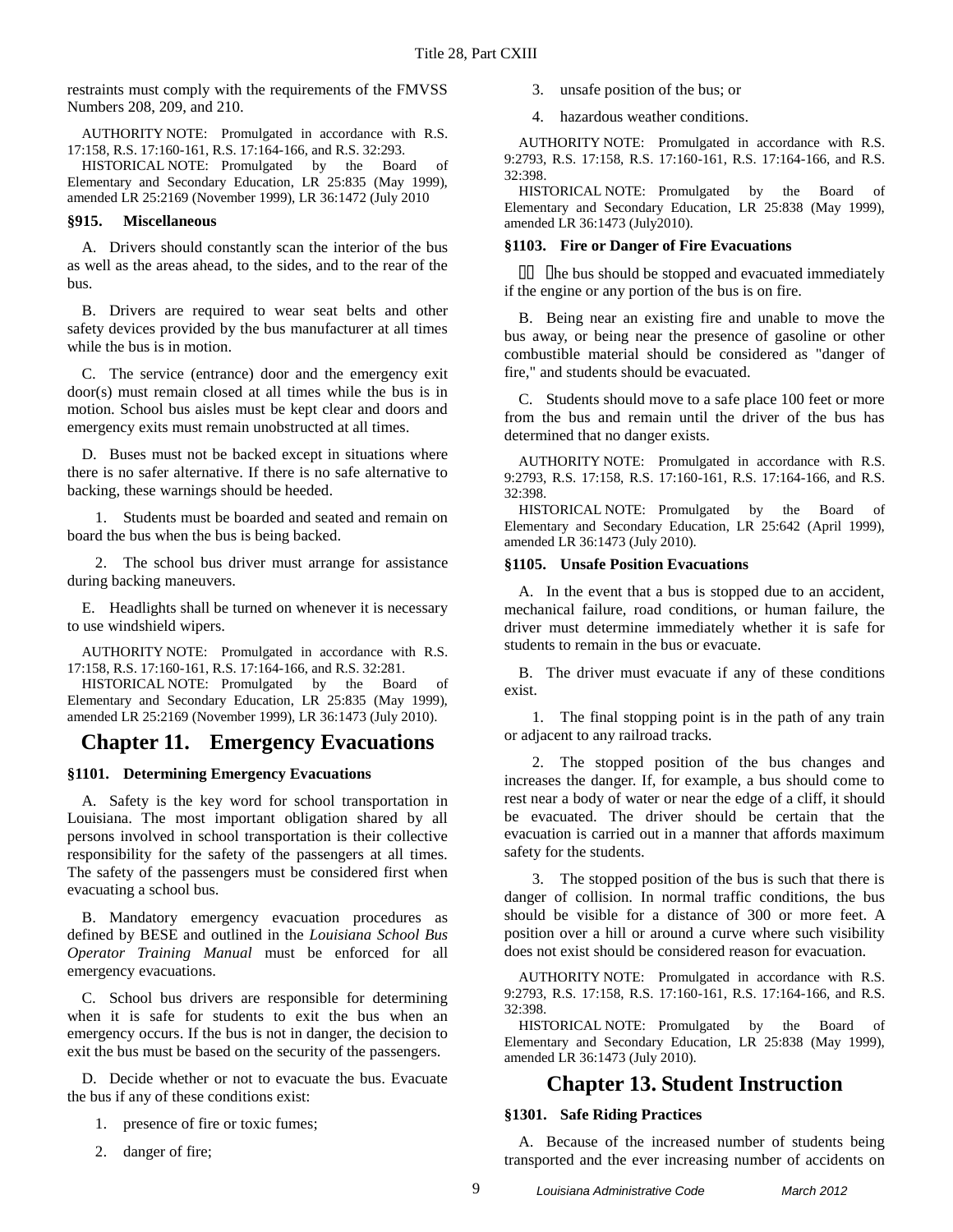the highways, there is a need to instruct students on safe riding practices and on proper evacuation of a school bus in case of an emergency.

B*.* It is the responsibility of each LEA to develop policy that requires safe riding practices and proper emergency evacuation instruction for all students. Each LEA must have measures in place to ensure that all students have received intensive classroom instruction. Instruction must include the following:

1. student behavior;

2. identifying individuals who have authority over passengers;

3. loading and unloading procedures;

4. seat assignments;

5. acceptable conduct on the bus, e.g. talking, moving around, and use of windows;

6. keeping the bus clean;

7. care of the bus and its equipment;

8. emergency procedures, including evacuation drills;

9. meeting the bus, waiting for the bus, leaving the area after unloading; and

10. all other applicable local and state rules and regulations.

C. This instruction shall be presented twice each year, at the beginning of each semester. Student instruction information should be coordinated to involve bus drivers, bus attendants, teachers and principals.

AUTHORITY NOTE: Promulgated in accordance with R.S. 14:95, R.S 17:223, R.S. 17:240, R.S. 17:158, R.S. 17:160-161, R.S. 17:164-166, R.S. 17:405, and R.S. 17:416.

HISTORICAL NOTE: Promulgated by the Board of Elementary and Secondary Education, LR 25:839 (May 1999), amended LR 36:1473 (July 2010).

### <span id="page-11-0"></span>**§1303. Emergency Exit Drills**

A. Students who ride a school bus must be instructed in organized emergency exit procedures. Schools shall organize and conduct, in accordance with the *Louisiana School Bus Operator Training Manual*, emergency drills for all students who may ride school buses.

B. One emergency exit drill shall be held during the first six weeks of each school semester. LEA administrators must provide opportunities at the beginning of each semester for all students riding a school bus to and from school to participate in emergency drill exits.

C. Three exit drill methods are required.

1. All passengers exit through the service (front) door.

2. All passengers exit through the rear emergency exit.

3. Passengers in the front half of the bus exit through the service door; passengers in the rear half exit through the rear emergency exit.

D. If an additional emergency exit door is installed on the bus, passengers should be taught how to exit through this door. It is not necessary to require exiting through emergency exit windows and roof-top hatches during drills, but evacuation procedures using these exits should be explained to passengers.

E. The following guidelines are given for conducting the emergency exit drills:

1. have a local written policy covering the drills;

school officials should schedule drills with drivers;

3. practice drills on school grounds, during school hours, in a safe place, and under supervision of the principal or by persons assigned by the principal to act in a supervisory capacity;

4. time and record each drill;

5. practice exiting the bus through the service (front) door and the emergency rear and/or side door. Instruct students on use of other available emergency exits; and

6. students shall practice going a distance of at least 100 feet from the bus and remain there in a group until further directions are given by the principal or persons assigned by the principal to act in a supervisory capacity. Practice drills must provide instruction for student helpers to assist passengers from the bus. Further direction regarding student helpers is discussed in §1307. Students must be instructed in how and where to get help in emergencies.

F. Important Factors Pertaining to School Bus Evacuation Drills

1. Safety of students is of the utmost importance and must be considered first.

2. All drills should be supervised by the principal or by persons assigned to act in a supervisory capacity.

3. The bus driver is responsible for the safety of the students. In the event of driver incapacitation, see Section 1307.

AUTHORITY NOTE: Promulgated in accordance with R.S. 17:158, R.S. 17:160-161, R.S. 17:164-166.

HISTORICAL NOTE: Promulgated by the Board of Elementary and Secondary Education, LR 25:632 (April 1999), amended LR 36:1474 (July 2010), LR 37:2123 (July 2011).

### <span id="page-11-1"></span>**§1305. Verification of Classroom Instruction and Drill Procedures**

A. The school principal is responsible for certifying that the passenger instruction and emergency drill procedures have been completed as required.

B. A copy of the *Certification of Passenger Instruction* form and *Emergency Evacuation Drill* form must be verified by the school principal and submitted to the LEA to be maintained in the current transportation files.

AUTHORITY NOTE: Promulgated in accordance with R.S. 17:158, R.S. 17:160-161, R.S. 17:164-166.

HISTORICAL NOTE: Promulgated by the Board of Elementary and Secondary Education, LR 25:632 (April 1999), amended LR 36:1474 (July 2010), LR 37:2123 (July 2011).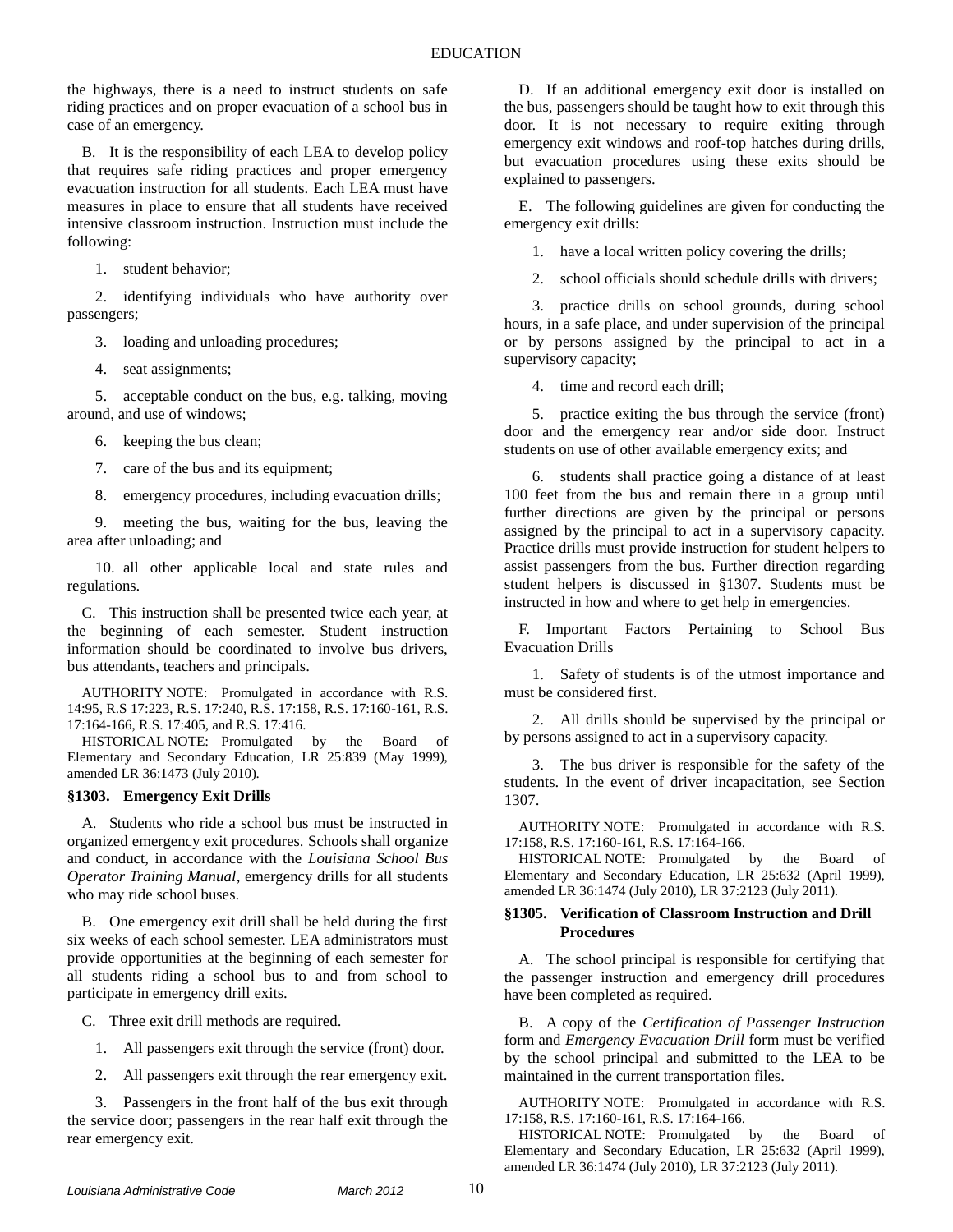### <span id="page-12-0"></span>**§1307. Student Helpers**

A. Student helpers can be valuable assistants in times of emergency, especially if the driver is incapacitated and unable to direct emergency procedures at the scene of an emergency and no trained adult is available to assist. If student helpers are included in the emergency plan, they should be responsible, should be regular riders, and should live near the end of the bus route. Written parental consent should be obtained by the driver before students are designated for this purpose.

B. Designated students should be taught these basic procedures:

- 1. how to turn off the ignition switch;
- 2. how to set the parking brake;
- 3. how to summon help;
- 4. how to direct emergency exits;
- 5. how to set emergency reflective markers; and

6. under what conditions they are authorized to take action and what action they are to take.

C. The bus driver should perform all these functions when possible and should use student helpers only to help with orderly evacuations, except when the driver is unable to direct the operation personally.

AUTHORITY NOTE: Promulgated in accordance with R.S. 17:158, R.S. 17:160-161, R.S. 17:164-166.

HISTORICAL NOTE: Promulgated by the Board of Elementary and Secondary Education, LR 25:839 (May 1999), amended LR 36:1474 (July 2010), LR 37:2123 (July 2011).

### **Chapter 15. School Bus Routes**

### <span id="page-12-2"></span><span id="page-12-1"></span>**§1501. Routes: Authority and Responsibilities**

A. The term *route* shall apply to the combined total daily trips (or "runs") regularly assigned to the bus driver. The statutory authority governing the establishment and continuation of school bus routes in Louisiana is R.S. 17:158 and R.S. 17:497. BESE has been granted the authority under the provisions of R.S. 17:164, et seq., to establish and adopt regulations relating to the operation of school buses in the transportation of students to and from school. These statutes shall be used as a basis in decisions concerning the transportation program in a LEA.

B. The primary responsibility for establishing and continuing school bus routes rests with the LEA. Each LEA has the authority to set additional policies that are not in conflict with state or federal regulations.

C. LEAs are responsible for maintaining safe, efficient, economical school transportation programs by:

1. establishing and continuing only those routes that are needed to assure timely arrivals and departures within the framework of established school hours;

2. designing routes to achieve maximum utilization of buses and the elimination of unnecessary and duplicated mileage; and

3. consolidating and eliminating bus routes when they are no longer needed.

AUTHORITY NOTE: Promulgated in accordance with R.S. 17:158, R.S. 17:160-161, R.S. 17:164-166, and R.S. 17:497.

HISTORICAL NOTE: Promulgated by the Board of Elementary and Secondary Education, LR 25:633 (April 1999), amended LR 36:1475 (July 2010), LR 37:2124 (July 2011).

### <span id="page-12-3"></span>**§1503. Determining Bus Routes**

A. School bus routes must be designed so they begin at the farthest point from the school or schools served and proceed on the shortest charted course.

B. Exceptions may exist when local school officials determine it is more economical to do otherwise and/or when there are hazardous conditions.

AUTHORITY NOTE: Promulgated in accordance with R.S. 17:158, R.S. 17:160-161, R.S. 17:164-166.

HISTORICAL NOTE: Promulgated by the Board of Elementary and Secondary Education, LR 25:634 (April 1999), amended LR 36:1475 (July 2010).

### <span id="page-12-4"></span>**§1505. Routes: Filling Vacancies**

A. When filling school bus route vacancies for LEAowned school buses, the procedures as outlined in R.S. 17:493.1 must be followed.

1. The opportunity to change from the current assigned route to the vacant route must be offered to tenured school bus operators in the order of seniority.

2. If no tenured operator chooses to change to the vacant route, the route shall be offered to a full-time probationary bus operator.

3. If no tenured or probationary operator chooses to change to the vacant route, a substitute bus operator shall be selected from a list of approved substitute school bus operators.

B. When filling school bus route vacancies for contracted owner-operator school buses, procedures for new owner-operator acquisition of the school bus are stipulated in R.S. 17:493.1.

1. The vacated route shall be offered first to any person meeting the requirements of the LEA who is willing to acquire the bus of the retiring operator.

2. The acquisition of the school bus by the new owner-operator must guarantee that the retiring owneroperator driver received full appraised value for the bus using regularly accepted appraisal methods to determine fair market value.

3. These requirements are applicable only when the bus owned by the retiring operator has been manufactured within a period of five years immediately prior to the operator's retirement and the operator is retiring due to a documented physical disability.

AUTHORITY NOTE: Promulgated in accordance with R.S. 17:158, R.S. 17:160-161, R.S. 17:164-166, R.S. 17:493, and R.S. 17:500.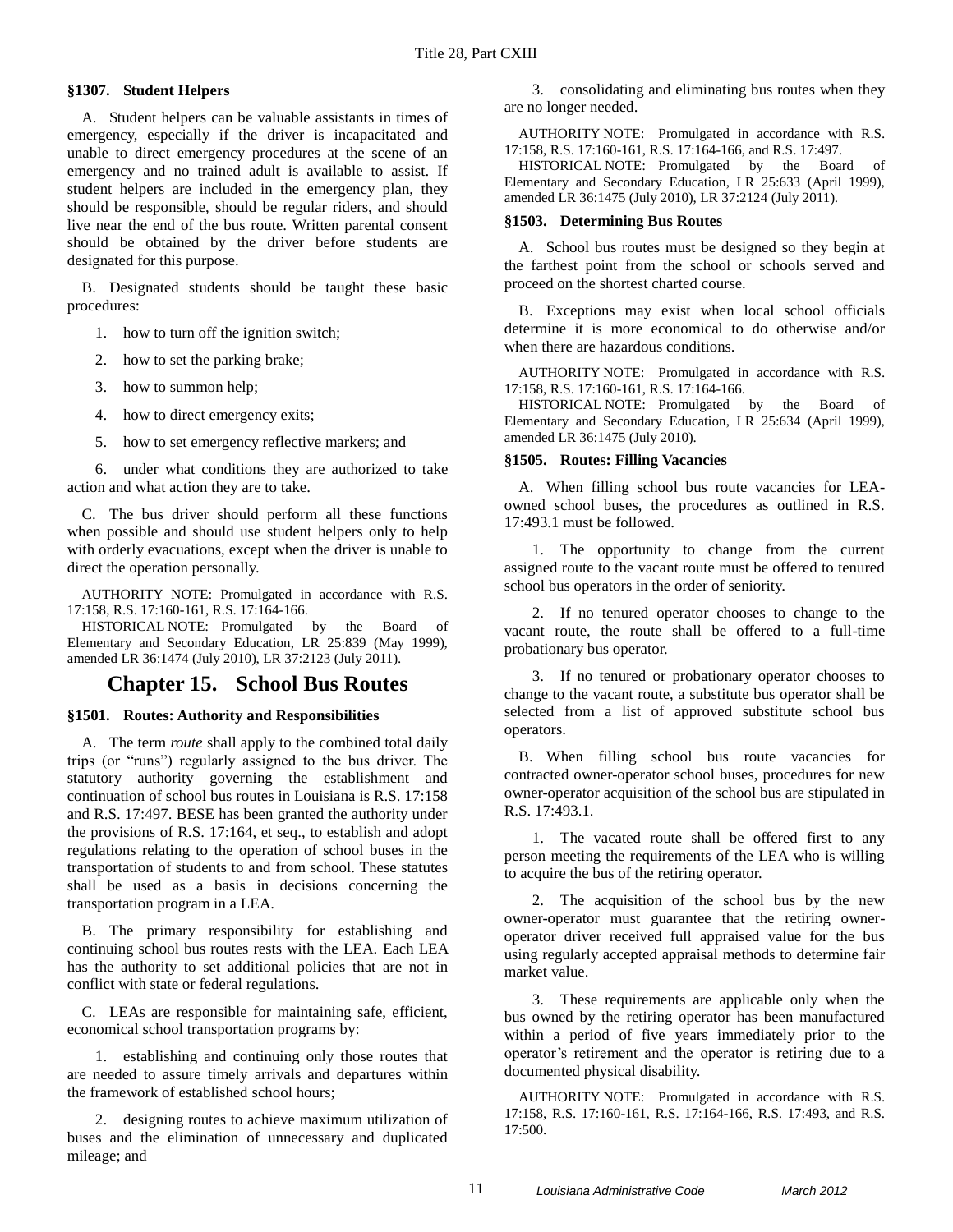HISTORICAL NOTE: Promulgated by the Board of Elementary and Secondary Education, LR 25:633 (April 1999), amended LR 36:1475 (July 2010).

## <span id="page-13-0"></span>**Chapter 17. Compensation of School Bus Drivers**

### <span id="page-13-1"></span>**§1701. Salary Compensation Based on School Bus Routes**

A. The term *route* shall apply to the combined total daily trips (or "runs") regularly assigned to the bus driver.

B. Bus routes are measured in terms of "one-way mileage." Paid one-way mileage for contract drivers begins when the first child is picked up and ends when the final destination or school is reached.

C. When one-way mileage differs in the afternoon from that of the morning route, the one-way mileage for the morning and afternoon is totaled and divided by two. The result is the average one-way mileage for that particular route.

D. The rate of compensation is determined by the length of the school bus for the first 6 miles, next 6 miles and over 12 miles as specified in R.S. 17:497.

AUTHORITY NOTE: Promulgated in accordance with R.S. 17:158, R.S. 17:160-161, R.S. 17:164-166 and R.S. 17:497.

HISTORICAL NOTE: Promulgated by the Board of Elementary and Secondary Education, LR 25:633 (April 1999), amended LR 36:1475 (July 2010).

### <span id="page-13-2"></span>**§1703. Salary Compensation: Frozen Mileage**

A. Mileage may be frozen at the current rate of compensation for contracted owner-operators of school bus drivers as mandated in R.S. 17:497.

B. Frozen mileage guarantees that the contract owner/operator cannot be penalized by a reduction of compensated mileage (except as may be requested by the owner/operator) for a period of seven years when a new bus is purchased or five years when a used bus not more than five model year old is purchased.

C. If route mileage is increased, operational mileage compensation must be increased accordingly, if route mileage is decreased because of circumstances beyond the control of the owner/operator, operational mileage compensation shall not be reduced below the mileage level indicated on the original School Bus Purchase Form.

D. If a driver requests and is granted less mileage than the frozen mileage, actual mileage shall be compensated.

E. Frozen mileage applies only when the owner/operator makes a purchase of a new or used bus not more than five model years old.

F. The transfer of a bus from spouse to spouse, acquisition as a gift, etc., other than a purchase does not afford frozen mileage to the person who acquires the bus.

AUTHORITY NOTE: Promulgated in accordance with R.S. 17:158, R.S. 17:160-161, R.S. 17:164-166, and R.S 17:497.

HISTORICAL NOTE: Promulgated by the Board of Elementary and Secondary Education, LR 25:634 (April 1999), amended LR 36:1475 (July 2010).

### <span id="page-13-3"></span>**§1705. Alternative Transportation Driver Compensation**

A. Procedures for reimbursement of drivers in LEAapproved vehicles who transport students with disabilities is further defined in Chapter 21, §2107 and §2109.

AUTHORITY NOTE: Promulgated in accordance with R.S. 17:158, R.S. 17:160-161, R.S. 17:164-166.

HISTORICAL NOTE: Promulgated by the Board of Elementary and Secondary Education, LR 36:1476 (July 2010).

### <span id="page-13-4"></span>**Chapter 19. Transporting Students**

### <span id="page-13-5"></span>**§1901. Transporting Eligible Students**

A. In accordance with Louisiana Revised Statute 17:158, each LEA shall provide free transportation for any student who attends a school of suitable grade approved by BESE if the student resides more than one mile from such school, and the school is within the jurisdictional boundaries of the LEA.

1. A city, parish, or other local public school board may provide transportation for any student attending a school of suitable grade approved by the state Board of Elementary and Secondary Education within the jurisdictional boundaries of the local board who resides one mile or less from the school when the school board determines that conditions exist to warrant such transportation. Transportation of students residing one mile or less from their school shall be at no cost to the state.

2. Conditions that exist and warrant transportation of a student who resides one mile or less from the school may include but shall not be limited to the residence location of a person convicted of a sex offense and registered as a sex offender, sexually violent predators, and child predators.

B. The distance shall be determined as extending from the student's driveway or entrance to the nearest public road, to the walking entrance of the school building. (The distance shall be measured by the most direct route and may be along roads and walkways.)

C. No person other than assigned students and authorized persons approved by the local Transportation Supervisor or other authorized school officials are allowed to board the bus.

AUTHORITY NOTE: Promulgated in accordance with R.S. 17:158, R.S. 17:160-161, R.S. 17:164-166.

HISTORICAL NOTE: Promulgated by the Board of Elementary and Secondary Education, LR 25:634 (April 1999), amended LR 36:1476 (July 2010), LR 38:749 (March 2012).

### <span id="page-13-6"></span>**§1903. Transportation of Students Living Within One Mile of School of Attendance**

A. BESE allows the LEA to transport students living within one-mile of the school they attend if there are "exceptional" or hazardous walking situations.

B. The transportation of these students requires special permission from BESE.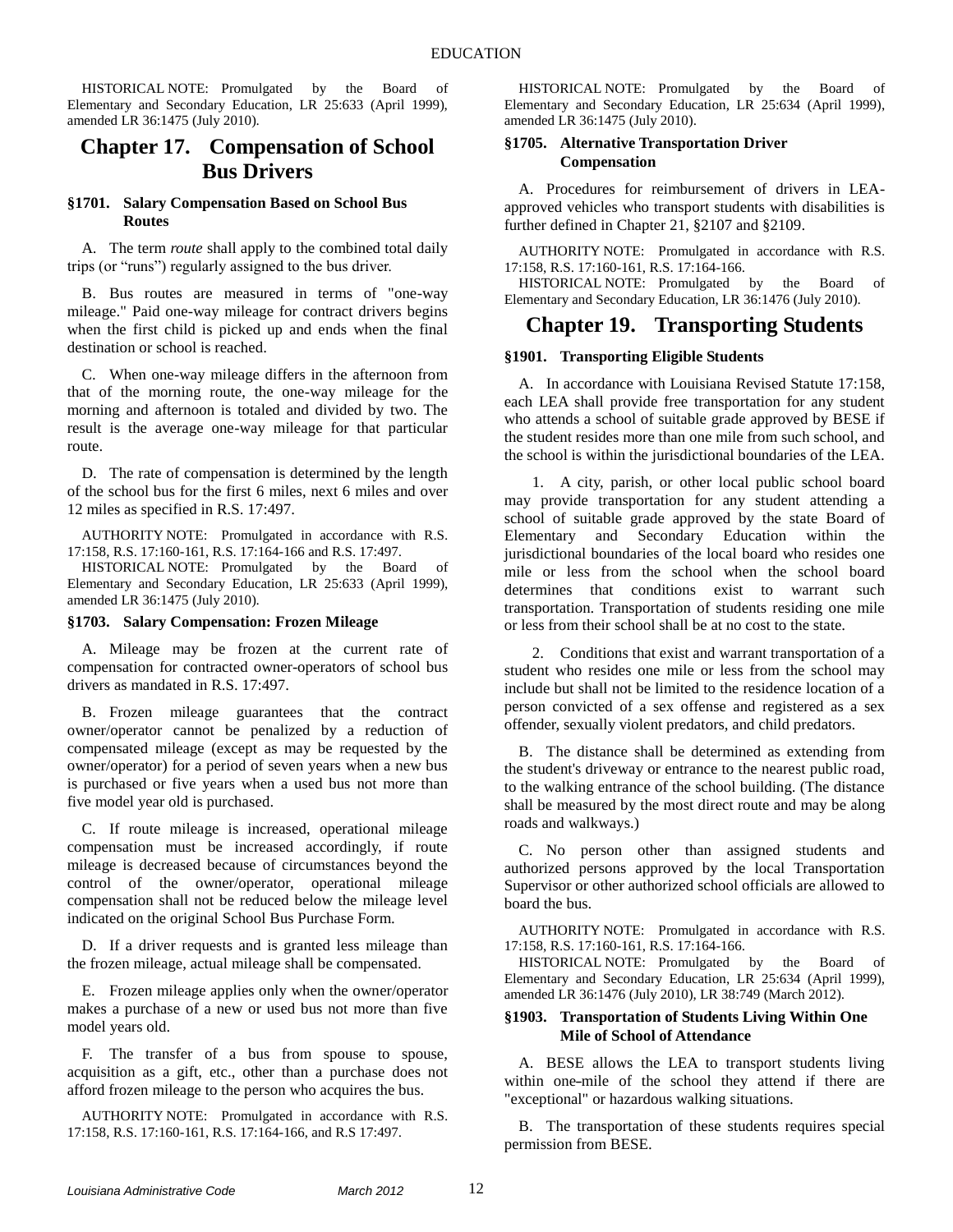1. Approval of requests for the transportation of students living less than one mile from the school they attend will not be granted unless the request for such approval is accompanied by a plan or procedure to eliminate the exceptional conditions (if possible) by providing safe walking areas and conditions.

2. The plan must identify the problem, list proposed solutions, outline procedures to correct the problem, and include the time schedule for completion.

3. When an emergency exists, the state Superintendent of Education may authorize transportation, not to exceed 30 days.

4. The conditions must be reviewed for continued approval. All exceptional conditions shall be reviewed by June 30 of each school year by the local LEA to determine whether corrective actions can be made in order to relieve the need for this transportation.

C. R.S. 17:158(A) allows 15 LEAs to transport within one mile if hazardous conditions exist, but at no cost to the state.

AUTHORITY NOTE: Promulgated in accordance with R.S. 17:158, R.S. 17:160-161, R.S. 17:164-166, and R.S. 17:497.

HISTORICAL NOTE: Promulgated by the Board Elementary and Secondary Education, LR 36:1476 (July 2010), amended LR 37:2124 (July 2011).

### <span id="page-14-0"></span>**§1905. Transportation of Student in Foster Care**

A. Each LEA shall establish a policy to ensure that a student who is in foster care pursuant to placement through the Department of Social Services (DSS) shall be allowed to remain enrolled in the public school in which the student was enrolled at the time he or she entered foster care, if DSS determines that remaining in the school is in the best interest of the student.

B. If the foster care placement is outside the jurisdictional boundaries of the school in which the student is enrolled, the governing authority of the school shall be responsible for providing free transportation for the student to and from a designated location which is within that school district and is located nearest to the student's residence.

1. The location must be determined to be appropriate by such governing authority and DSS.

2. DSS shall be responsible for providing the child's transportation between that location and the child's residence.

AUTHORITY NOTE: Promulgated in accordance with R.S. 17:158, R.S. 17:160-161, R.S. 17:164-166, and R.S. 17:238.

HISTORICAL NOTE: Promulgated by the Board of Elementary and Secondary Education, LR 25:635 (April 1999), amended LR 36:1476 (July 2010).

## <span id="page-14-1"></span>**Chapter 21. Transporting Students with Disabilities**

#### <span id="page-14-2"></span>**§2101. Transporting Students with Disabilities**

A. Public Law 93-112, Section 504, requires "that no individual, solely by reason of his handicap, be excluded from participating in, be denied the benefits of, or be subjected to discrimination under any program or activity receiving federal financial assistance" and the Individuals with Disabilities Education Act (IDEA) requires a LEA to provide non-academic and extracurricular services and activities in a manner necessary to afford children with disabilities an equal opportunity for participation in those services and activities. The LEA shall provide transportation services to implement any Individualized Educational Plan (IEP) for a student with a disability whose residence falls within the jurisdiction of the LEA, as defined in Bulletin 1706, *Regulations for Implementation of the Children with Exceptionalities Act*. The LEA must incur the cost of providing services and specialized equipment.

B. All students with disabilities (regardless of age) are eligible for free appropriate public education (FAPE). Facilities, services and activities provided to students with disabilities must be comparable with those provided to nondisabled student, and students with these disabilities must have an equal opportunity for participation in any nonacademic and extracurricular services and activities provided by an LEA.

C. LEAs must provide transportation services in such a manner to afford students with disabilities an equal opportunity for participation in those services.

D. LEA personnel involved in transporting students must be knowledgeable with the laws and regulations required for transporting students with disabilities.

E. LEA transportation staff must work closely with LEA personnel to ensure that services meet or exceed those required by law and current BESE policies.

AUTHORITY NOTE: Promulgated in accordance with R.S. 17:158, R.S. 17:160-161, R.S. 17:164-166.

HISTORICAL NOTE: Promulgated by the Board of Elementary and Secondary Education, LR 25:635 (April 1999), amended LR 36:1476 (July 2010), LR 37:2124 (July 2011).

### <span id="page-14-3"></span>**§2103. Guidelines for Providing Transportation Service for Students with Disabilities**

A. LEAs must comply with IDEA, Section 504, Louisiana Statutes and regulations and policies set forth in the DOE bulletins governing educational services for students with disabilities.

B. LEA transportation staff must develop procedures to minimize conflicts and resolve issues that may arise in transporting students requiring additional services.

C. LEAs must provide school bus service for students with disabilities as indicated in the student's IEP. The IEP may specify "curb-to-curb" or "door-to-door" services. When alternative modes of transportation are required, approval must be granted by the special education supervisor and LEA transportation authority. Alternative arrangements must be stated in the IEP.

1. The term "curb-to-curb" implies that bus drivers and bus attendants are responsible for loading and unloading students at their home bus stops and at school loading/unloading areas. The term "door-to-door" implies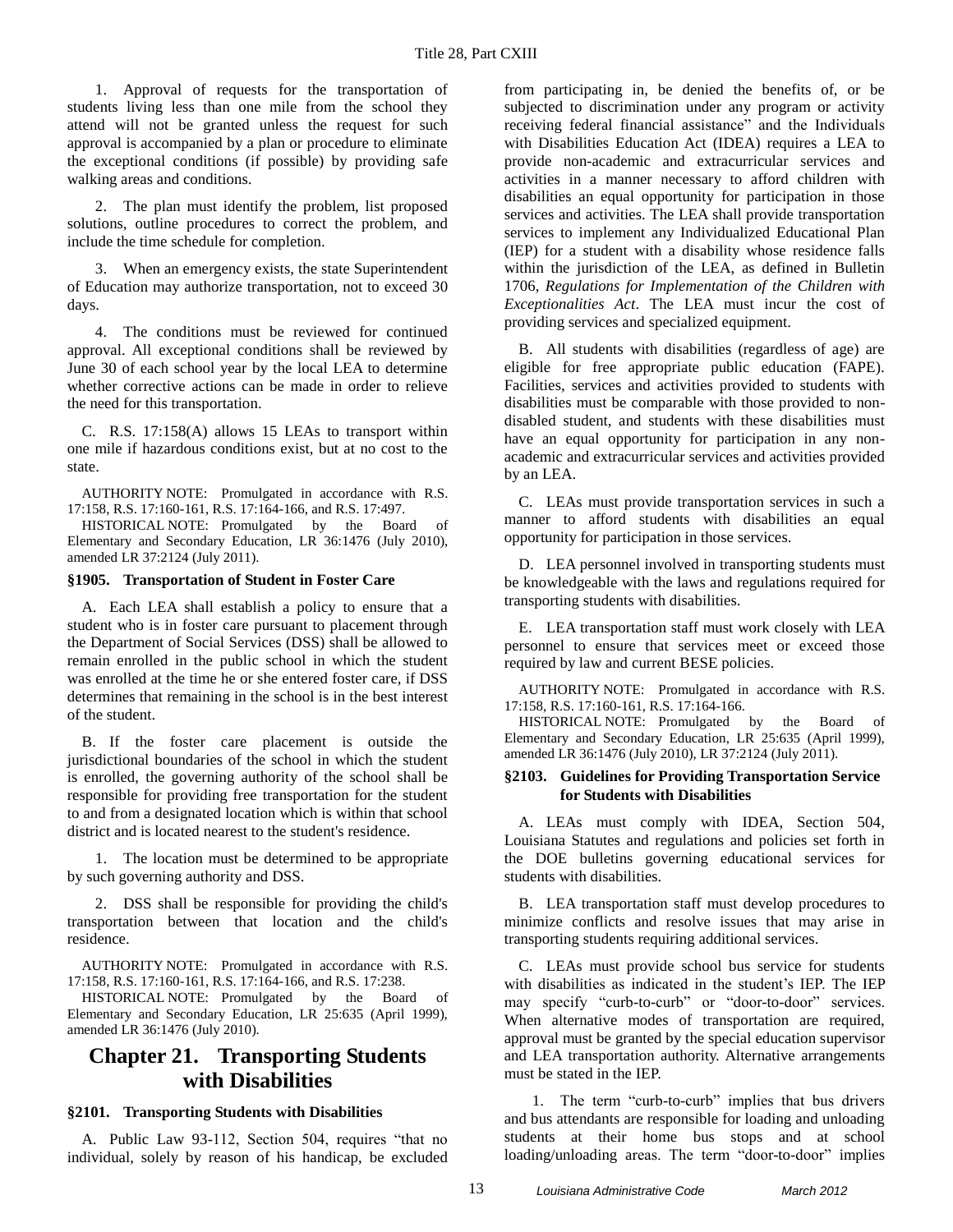that the bus driver and or bus attendant are responsible for loading and unloading students at that door and at school loading/unloading areas. This related service does not extend to the interior of the student's home.

2. In determining whether to include transportation in a student's IEP, the IEP team must consider how the student's disability affects the student need for transportation. Factors include: the student's ability to move independently, ability to reason and understand potential safety hazards en route to the bus stop as a result of the student's age or disability, nature and condition of the route, availability of public assistance, and access to private assistance.

3. If a student with a disability can use the same transportation as non-disabled students, then transportation is not likely to be a related service and the LEA may make the same transportation provisions for the student with a disability that it does for the general population.

4. Students with disabilities may not have transportation schedules which differ from non-disabled students. Students with disabilities must be transported on a schedule which allows them to receive a full instructional das as documented on the IEP.

5. Certain students may be picked up at a safe bus stop near (e.g., at the corner of) their residences. Alternate arrangements can be made that are mutually agreeable to all parties, but must be handled on an individual basis and indicated in the IEP.

6. Parents must request approval from the school and the school bus driver when the child is going to be picked up or dropped off at a location different from the student's residence. Prior approval from the LEA transportation office is required if the different location results in time conflicts, overloads, or an increase in the driver's mileage. Final approval rests with the LEA.

7. Local procedures must be developed to specify whether bus drivers, bus attendants, classroom teachers, teacher assistants, or other staff is responsible for taking students to and from the school buses at the school site.

D. When attendance at a school outside the student's geographic zone is mutually agreeable and determined to be part of the student's FAPE, the home LEA has the responsibility to provide transportation, if transportation is also related to FAPE. In situations where the student attends an out-of district school based solely on personal preference and the home LEA has offered an opportunity for FAPE, transportation may not be required, even in instances where the student may otherwise qualify for this service.

E. The LEA cannot discharge its obligation to transport a student with a disability who needs transportation as a related service by requiring parents, without their agreement, to provide the transportation themselves and receive mileage reimbursement. However, while the LEA cannot demand this arrangement, it is not unreasonable for the LEA to request such an arrangement.

F. LEAs must ensure that:

1. all school buses used to transport students with disabilities comply with current applicable Louisiana Revised Statues, Louisiana State Department of Education Standards, and with all other standards as may be established by governing authorities;

2. specialized equipment used to transport students to educational sites complies with all Federal Motor Vehicle Safety Standards (FMVSS), where such standards are applicable;

3. appropriate safety measures are used in the transportation of students with disabilities, especially when extraordinary measures are required;

4. supervision of students is in compliance with LEA policies and the IEP;

5. students being transported spend only a reasonable amount of time on the bus. The locations of the residence and the school facility and the specific needs of the individual student will be determinant factors in length of travel time.

G. It is the responsibility of the LEA to employ and train qualified school bus drivers and substitute drivers as needed to transport eligible special education students. Bus attendants must be trained to assist in transporting students with disabilities when necessary and appropriate as a related service.

1. The need for a bus attendant is a decision of the LEA, unless the requirement is documented on the student's IEP.

2. Providing a bus attendant for any student with a disability shall be considered by the IEP team. This decision should be made on an individual basis.

AUTHORITY NOTE: Promulgated in accordance with R.S. 17:158, R.S. 17:160-161, R.S. 17:164-166.

HISTORICAL NOTE: Promulgated by the Board of Elementary and Secondary Education, LR 25:635 (April 1999), amended LR 36:1477 (July 2010), LR 37:2124 (July 2011).

### <span id="page-15-0"></span>**§2105. Transportation for Summer Programs**

A. When the IEP committee recommends an extended year program, the students are entitled to the related transportation service. Summer transportation will follow the same guidelines that are in effect during the school year.

AUTHORITY NOTE: Promulgated in accordance with R.S. 17:158, R.S. 17:160-161, R.S. 17:164-166.

HISTORICAL NOTE: Promulgated by the Board of Elementary and Secondary Education, LR 25:635 (April 1999), amended LR 36:1477 (July 2010).

### <span id="page-15-1"></span>**§2107. Transportation of Students with Disabilities by Other than a School Bus**

A. LEAs should meet the following requirements in providing transportation for students who cannot be transported by school buses or within the regular established school bus routing system, and must be transported in cars, vans, or other specially equipped vehicles.

1. Transportation routes will be established by the LEA. These routes must be well planned to ensure economy

*Louisiana Administrative Code March 2012* 14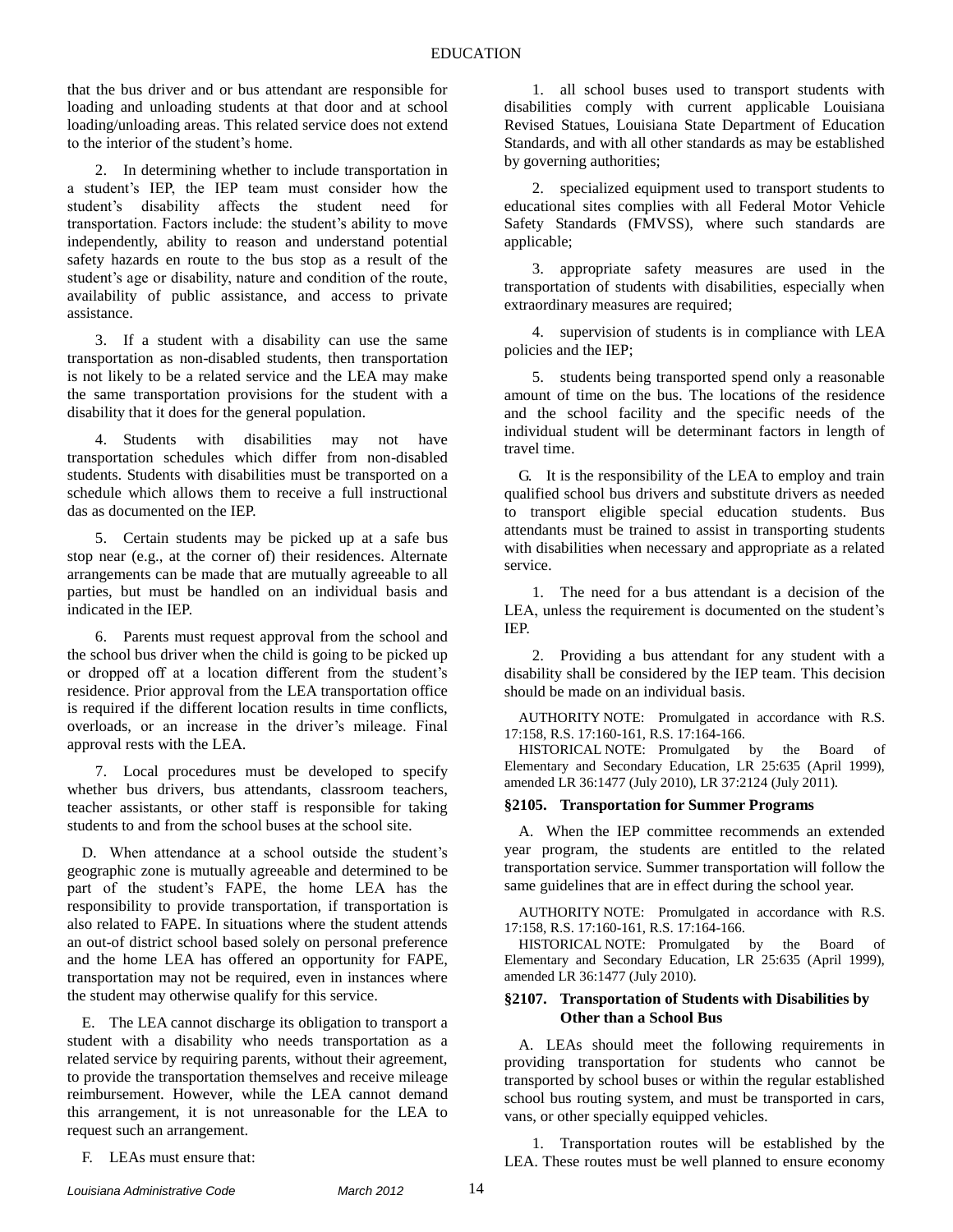and efficiency. All existing transportation requirements of the LEA must be considered prior to establishing an additional route.

2. Drivers of vehicles on the special routes will neither be subject to provisions of R.S. 17:496 (minimum salary schedule) nor will they be eligible for tenure.

3. Vehicles used on these special routes (private cars, station wagons, vans, etc.) will be subject to safety inspections and carry the necessary insurance coverage required by the LEA.

4. LEAs will reimburse drivers of vehicles (private cars, station wagons, vans, etc.) approved by the LEA for such purposes at the current state-approved rate for reimbursement of mileage on the basis of miles traveled for one round trip per vehicle for each day of attendance.

AUTHORITY NOTE: Promulgated in accordance with R.S. 17:158, R.S. 17:160-161, R.S. 17:164-166.

HISTORICAL NOTE: Promulgated by the Board of Elementary and Secondary Education, LR 25:636 (April 1999), amended LR 35:645 (April 2009), LR 36:1478 (July 2010), LR 37:2124 (July 2011).

### <span id="page-16-0"></span>**§2109. Transportation of Residential (Boarding) Students**

A. The transportation policy for the Special School District and the Board Special Schools shall be established separately by those entities.

AUTHORITY NOTE: Promulgated in accordance with R.S. 17:158, R.S. 17:160-161, R.S. 17:164-166.

HISTORICAL NOTE: Promulgated by the Board of Elementary and Secondary Education, LR 25:636 (April 1999), amended LR 36:1478 (July 2010).

### <span id="page-16-1"></span>**§2111. Removals from Transportation Services**

A. Transportation services cannot be terminated for students with disabilities without the approval of the LEA transportation staff and exceptional services staff in consultation with school officials, parents, and school bus driver and must be in accordance with Bulletin 1706 disciplinary provisions.

AUTHORITY NOTE: Promulgated in accordance with R.S. 17:158, R.S. 17:160-161, R.S. 17:164-166.

HISTORICAL NOTE: Promulgated by the Board of Elementary and Secondary Education, LR 25:636 (April 1999), amended LR 36:1478 (July 2010).

## <span id="page-16-2"></span>**Chapter 23. Bus Body Standards for School Buses**

### <span id="page-16-3"></span>**§2301. Forward**

A. All student transportation vehicles purchased on or after July 1, 1998, shall meet or exceed the requirements herein. The appropriate sections of these specifications apply to all school buses for student transportation in Louisiana which are purchased, owned, or operated by a LEA and to all school buses leased or contracted to a LEA by private owners for the transportation of students to and from school and all school-related activities.

B. Any part of these specifications may be changed at any time by addenda adopted by BESE in accordance with the Administrative Procedures Act. Changes will be made to comply with changing FMVSS or statutes of the Louisiana Legislature.

AUTHORITY NOTE: Promulgated in accordance with R.S. 17:158, R.S. 17:160-161, and R.S. 17:164-166.

HISTORICAL NOTE: Promulgated by the Board of Elementary and Secondary Education, LR 25:643 (April 1999), amended LR 36:1478 (July 2010).

### <span id="page-16-4"></span>**§2303. Federal Motor Vehicle Safety Standards (FMVSS)**

A. All school buses shall meet or exceed the minimum requirements of all applicable FMVSS as found in 49 CFR 571.

B. All school buses shall be equipped as required by applicable FMVSS.

C. In addition to FMVSS regulations, school buses used to transport students to and from school and school-related activities must meet the school bus body, chassis or equipment that meet the latest revised minimum standards for school buses adopted and recommended by the National Conference on School Transportation, sponsored by the National Council of Chief State School Officers, the American Association of School Administrators, NEA, the Department of Rural Education, and the U.S. Office of Education. Copies of the current National Conference on School Transportation specifications can be obtained through the website: www.ncstonline.org.

AUTHORITY NOTE: Promulgated in accordance with R.S. 17:158, R.S. 17:160-161, and R.S. 17:164-166.

HISTORICAL NOTE: Promulgated by the Board of Elementary and Secondary Education, LR 25:643 (April 1999), amended LR 36:1478 (July 2010), LR 37:2124 (July 2011).

<span id="page-16-5"></span>**§2305. Definitions and Descriptions of School Bus Types**

A. School buses must meet both federal and state definitions.

1. Federal Definition. *School Bus*—a passenger motor vehicle designed to carry a driver and more than 10 passengers, which the Secretary of Transportation decides is likely to be used significantly to transport preprimary, primary, and secondary students to or from school or an event related to school.

2. State Definition *School Bus*—every motor vehicle that complies with the color, equipment, and identification requirements required by law and is used to transport children to and from school or in connection with school activities, but not including buses operated by common carriers in urban transportation of school children.

B. School Bus Types

1. *Type A*—school bus is a conversion or bus constructed utilizing a cutaway front-section vehicle with a left side driver's door. This definition includes two classifications: Type A-1, with a Gross Vehicle Weight Rating (GVWR) of 14,500 pounds or less; and Type A-2,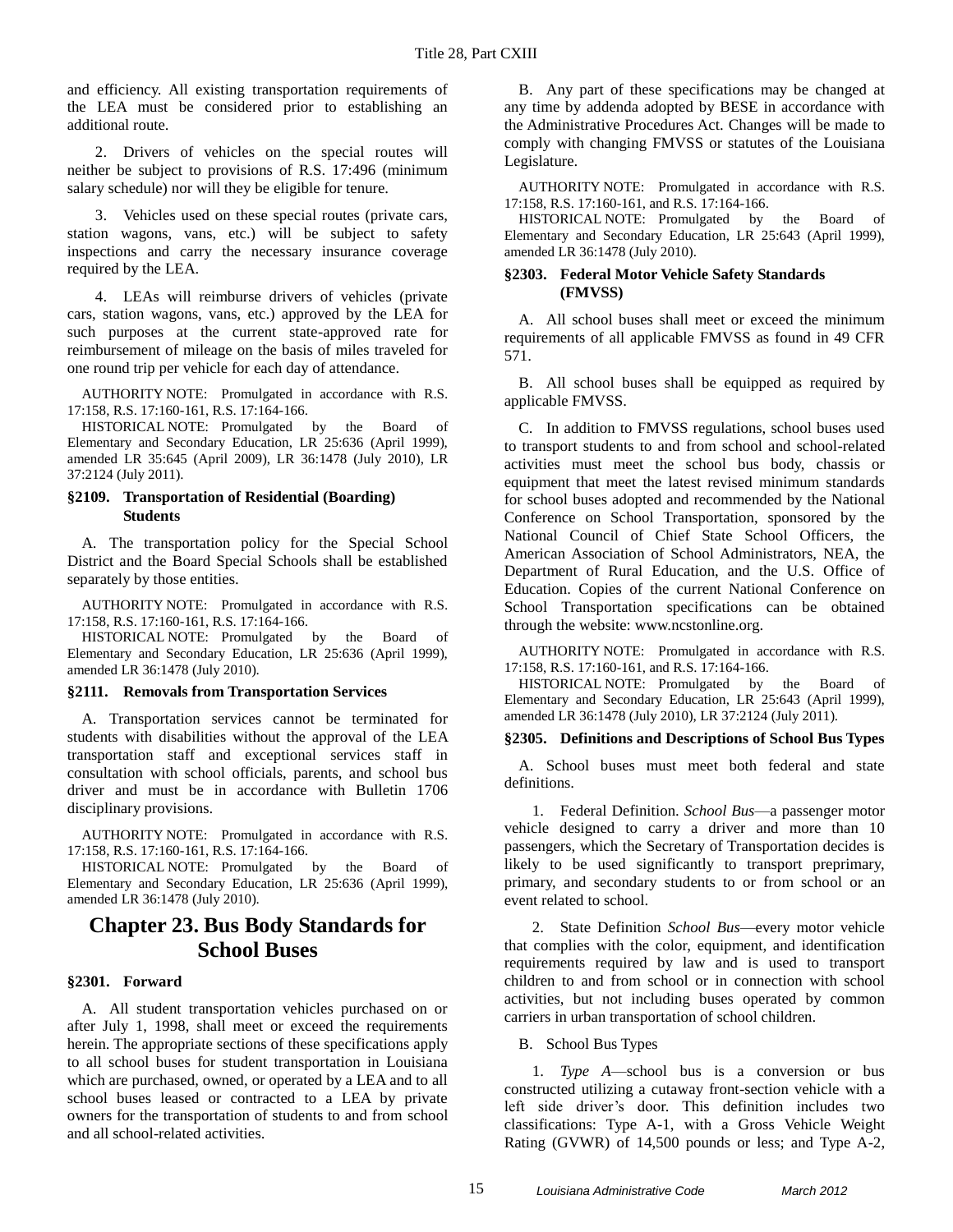with a GVWR greater than 14,500 and less than or equal to 21,500 pounds.

2. *Type B*—school bus is constructed utilizing a stripped chassis. The entrance door is behind the front wheels. This definition includes two classifications: Type B-1, with a GVWR of 10,000 pounds or less; and Type B-2, with a GVWR greater than 10,000 pounds.

3. *Type C*—school bus is constructed utilizing a chassis with a hood and front fender assembly. The entrance door is behind the front wheels; also known as a *conventional school bu*s. This type also includes cutaway truck chassis or truck chassis with cab with or without a left side door and a GVWR greater than 21,500 pounds.

4. *Type D*—school bus is constructed utilizing a stripped chassis. The entrance door is ahead of the front wheels; also known as *rear* or *front engine transit style school buses*.

5. *Specially Equipped*—a school bus designed, equipped, or modified to accommodate students with special needs.

C. No vehicle with rated capacity of more than 10 passengers shall be classified as a school bus and thereby used to transport students to and from school and schoolrelated activities unless said vehicle originally was manufactured and certified as a school bus and maintained the certification as a school bus all in accordance with federal and state requirements throughout the life of the vehicle.

AUTHORITY NOTE: Promulgated in accordance with R.S. 17:158, R.S. 17:160-161, and R.S. 17:164-166.

HISTORICAL NOTE: Promulgated by the Board of Elementary and Secondary Education, LR 25:644 (April 1999), amended LR 36:1478 (July 2010), LR 37:2125 (July 2011).

### <span id="page-17-0"></span>**Chapter 25. Purchase, Sale, Lease, and Repair of School Buses**

### <span id="page-17-1"></span>**§2501. Responsibility of Dealers and Manufacturers**

A. The responsibility of compliance with school bus specifications rests with the vendors, manufacturers and purchasers of school buses.

B. If any vendor or manufacturer sells school transportation equipment that does not conform to all these and all other applicable state and federal specifications, the vendor shall be required to make necessary conversions to bring the vehicle into compliance. All cost related to such alteration shall be borne by the vendor.

C. LEAs shall have the option of imposing additional specifications that exceed state and federal standards.

AUTHORITY NOTE: Promulgated in accordance with R.S. 17:158, R.S. 17:160-161, and R.S. 17:164-166.

HISTORICAL NOTE: Promulgated by the Board of Elementary and Secondary Education, LR 25:644 (April 1999), amended LR 36:1479 (July 2010), LR 38:750 (March 2012).

### <span id="page-17-2"></span>**§2503. Purchase of School Buses**

A. All school bus vendors shall certify to the purchaser (LEA, contract, or individual), upon delivery that the school bus(es) sold for use by Louisiana school systems meet or exceed all standards specified herein and comply with the applicable FMVSS set forth by the United States Department of Transportation.

B. LEAs are authorized to voluntarily pool bids for school bus purchases for economical acquisition of school buses and related equipment and supplies.

C. It is mandatory that the seller of any new or used school bus shall complete a School Bus Purchase Form verifying that the purchased vehicle meets all state and federal school bus specifications applicable at the time of manufacture.

D. LEAs must keep current records of purchases of school buses. Information must be provided to the DOE upon request.

AUTHORITY NOTE: Promulgated in accordance with R.S. 17:158, R.S. 17:160-161, R.S. 17:164-166, and R.S. 17:494.

HISTORICAL NOTE: Promulgated by the Board of Elementary and Secondary Education, LR 25:644 (April 1999), amended LR 36:1479 (July 2010), LR 37:2125 (July 2011).

### <span id="page-17-3"></span>**§2505. Sale of School Buses**

A. LEAs are authorized to purchase school buses and to resell such buses to any school bus operator employed by the LEA or with whom the LEA has contracted to provide transportation services for students.

B. The bus shall be used by the operator to transport students on the operator's assigned bus route. All mandates of Louisiana statutes must be met prior to the sale.

C. LEAs must keep current records of sales of school buses. Information shall be provided to the DOE upon request.

AUTHORITY NOTE: Promulgated in accordance with R.S. 17:158, R.S. 17:160-161, and R.S. 17:164-166.

HISTORICAL NOTE: Promulgated by the Board of Elementary and Secondary Education, LR 25:644 (April 1999), amended LR 36:1479 (July 2010), repromulgated LR 37:2125 (July 2011).

### <span id="page-17-4"></span>**§2507. Lease of School Buses**

A. LEAs may lease a school bus owned by any school bus operator employed by the LEA or with whom the LEA has contracted to provide transportation services for students from the school bus operator or by a business who is authorized by the state of Louisiana to sell, lease or operate school buses in the state.

B. The school bus shall be used by the operator to transport students on the operator's assigned bus route, or the school bus may be used by the school district to transport students on an assigned bus route and/or for activity trips.

C. Lease agreements must follow state regulations as described in R.S. 17:158 and R.S. 17:158.7.

D. Lease agreements must specify that every bus included in the lease have been inspected and certified to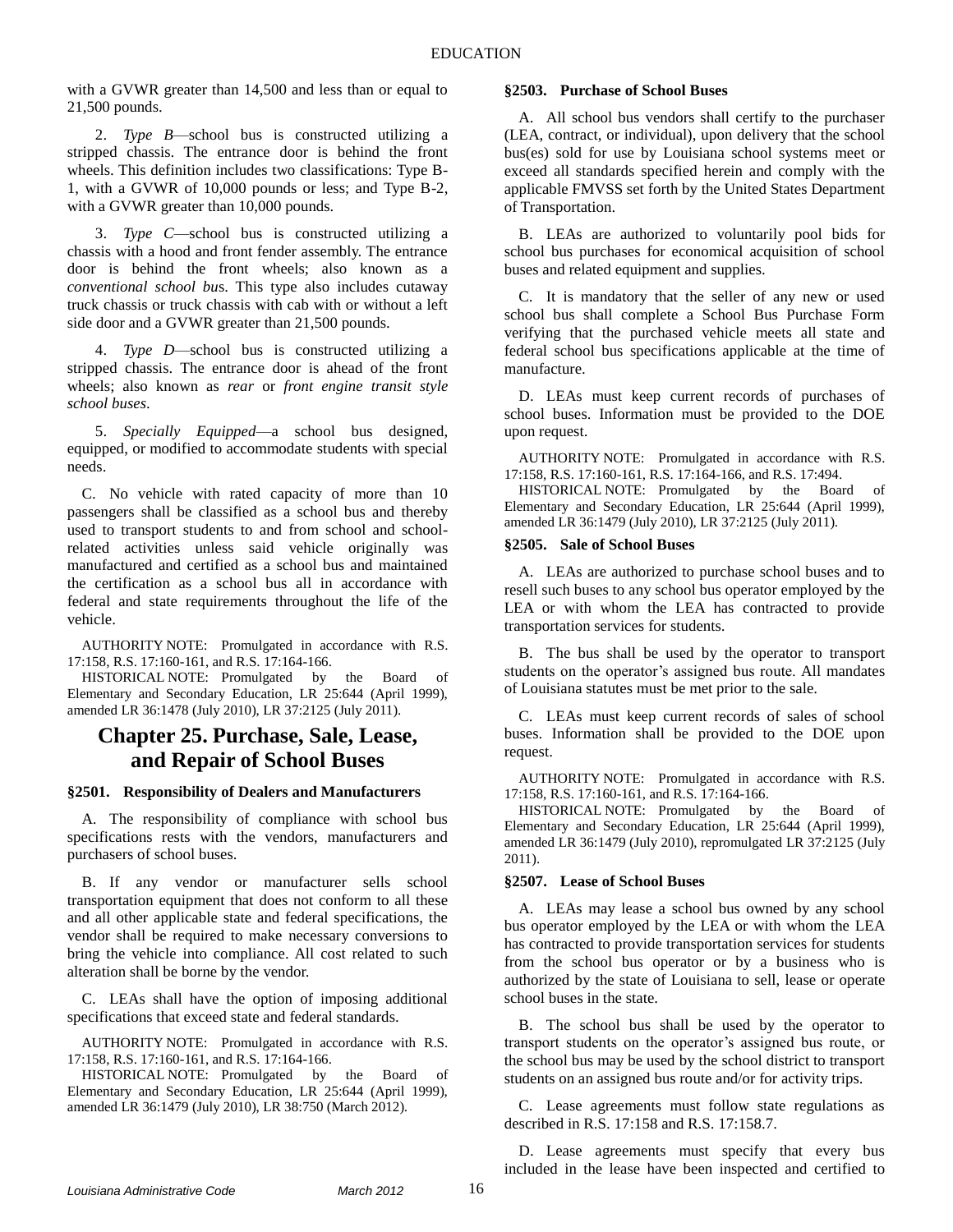meet all applicable standard and statutory requirements as enumerated or otherwise referenced in this document.

AUTHORITY NOTE: Promulgated in accordance with R.S. 17:158, R.S. 17:160-161, and R.S. 17:164-166.

HISTORICAL NOTE: Promulgated by the Board of Elementary and Secondary Education, LR 36:1479 (July 2010), amended LR 38:750 (March 2012).

#### <span id="page-18-0"></span>**§2509. Used School Buses**

A. Any used school bus purchased for use in Louisiana by or for a school system shall meet current legal requirements of the Louisiana Revised Statutes for motor vehicles and shall meet Louisiana specifications for school buses that were in effect on the date the vehicle was manufactured. No vehicle with rated capacity of more than 10 passengers shall be classified as a school bus and thereby used to transport students to and from school and schoolrelated activities unless said vehicle originally was manufactured and certified as a school bus and maintained the certification as a school bus all in accordance with federal and state requirements throughout the life of the vehicle.

B. All replacement school buses, at the time they are acquired by the owner, must be 10 or less model years old for all owners/operators and school districts. The number of years shall be reckoned from the date of the model year (see *Calculating the Age of School Buses*, §3107).

AUTHORITY NOTE: Promulgated in accordance with R.S. 17:158, R.S. 17:160-161, and R.S. 17:164-166.

HISTORICAL NOTE: Promulgated by the Board of Elementary and Secondary Education, LR 25:644 (April 1999), amended LR 26:639 (April 2000), LR 27:187 (February 2001), LR 36:1479 (July 2010), LR 37:3204 (November 2011).

#### <span id="page-18-1"></span>**§2511. Life of a School Bus**

A. School buses shall not exceed the age of 25 model years (see *Calculating the Age of School Buses*, §3107). LEAs must be in compliance with this standard by January 2011.

AUTHORITY NOTE: Promulgated in accordance with R.S. 17:158, R.S. 17:160-161, and R.S. 17:164-166.

HISTORICAL NOTE: Promulgated by the Board of Elementary and Secondary Education, LR 36:1480 (July 2010).

#### <span id="page-18-2"></span>**§2513. Insurance for School Buses**

A. LEAs have the authority to enter into and consummate contracts for insurance covering loss of life or personal injury of the children while being transported to and from school and school related activities.

B. Insurance for District-Owned School Buses. All premiums for all insurance policies of public liability and property damage insurance applying to and covering school buses owned by LEAs shall be the obligation of and payable by, the board owning such buses.

C. LEAs are not prevented from paying the premiums for public liability and property damage insurance covering and applying to privately owned buses used for transportation of students on behalf of the LEA.

D. Insurance for Contracted Services. State law authorizes LEAs contracting for the use of privately owned school buses to procure contracts on a fleet or group basis for the owners who are insuring the vehicles.

E. The amounts required or to be required during each year to make the premium payments may be withheld from compensation due the owners in equal monthly installments.

F. Contracts must in compliance with state law.

AUTHORITY NOTE: Promulgated in accordance with R.S. 17:159, R.S. 32:601, R.S. 32:604, and R.S. 45:162.

HISTORICAL NOTE: Promulgated by the Board of Elementary and Secondary Education, LR 36:1480 (July 2010).

### <span id="page-18-3"></span>**§2515. Repair of School Buses**

A. Any repairs or alterations to any bus that fall under the guidelines of this bulletin shall be made in accordance with all specifications contained herein and all applicable FMVSS.

B. At the time of purchase, the seller of any school bus must disclose to the purchaser, which components of the vehicle are subject to a manufacturer's or distributor's warranty agreement.

C. School bus warranty repair work shall be performed by repair facilities authorized by the manufacturer or distributor.

D. Manufacturers of school buses licensed by the Louisiana Motor Vehicle Commission are authorized to provide warranty and other repair or maintenance services to be performed at any location of a licensed motor vehicle dealer which holds a franchise from any affiliate or subsidiary of the school bus manufacturer.

AUTHORITY NOTE: Promulgated in accordance with R.S. 17:158, R.S. 17:160-161, R.S. 17:164-166, and R.S. 32:1261.

HISTORICAL NOTE: Promulgated by the Board of Elementary and Secondary Education, LR 25:644 (April 1999), amended LR 36:1480 (July 2010), LR 37:2125 (July 2011).

#### <span id="page-18-4"></span>**§2517. Sanctions**

A. Any school bus that does not meet the minimum specifications set forth in this bulletin must not be used until such time that the bus is in compliance with the rules of this bulletin.

AUTHORITY NOTE: Promulgated in accordance with R.S. 17:158, R.S. 17:160-161, and R.S. 17:164-166.

HISTORICAL NOTE: Promulgated by the Board of Elementary and Secondary Education, LR 25:644 (April 1999), amended LR 36:1480 (July 2010).

## <span id="page-18-5"></span>**Chapter 27. Evaluation of the Student Transportation System**

### <span id="page-18-6"></span>**§2701. Criteria**

A. Each LEA should have a plan for annually evaluating its student transportation operation. There are several criteria which can be applied to obtain some estimates of the operation's effectiveness. These criteria relate to such factors as safety, efficiency and economy.

B. Safety criteria should include, but is not limited to: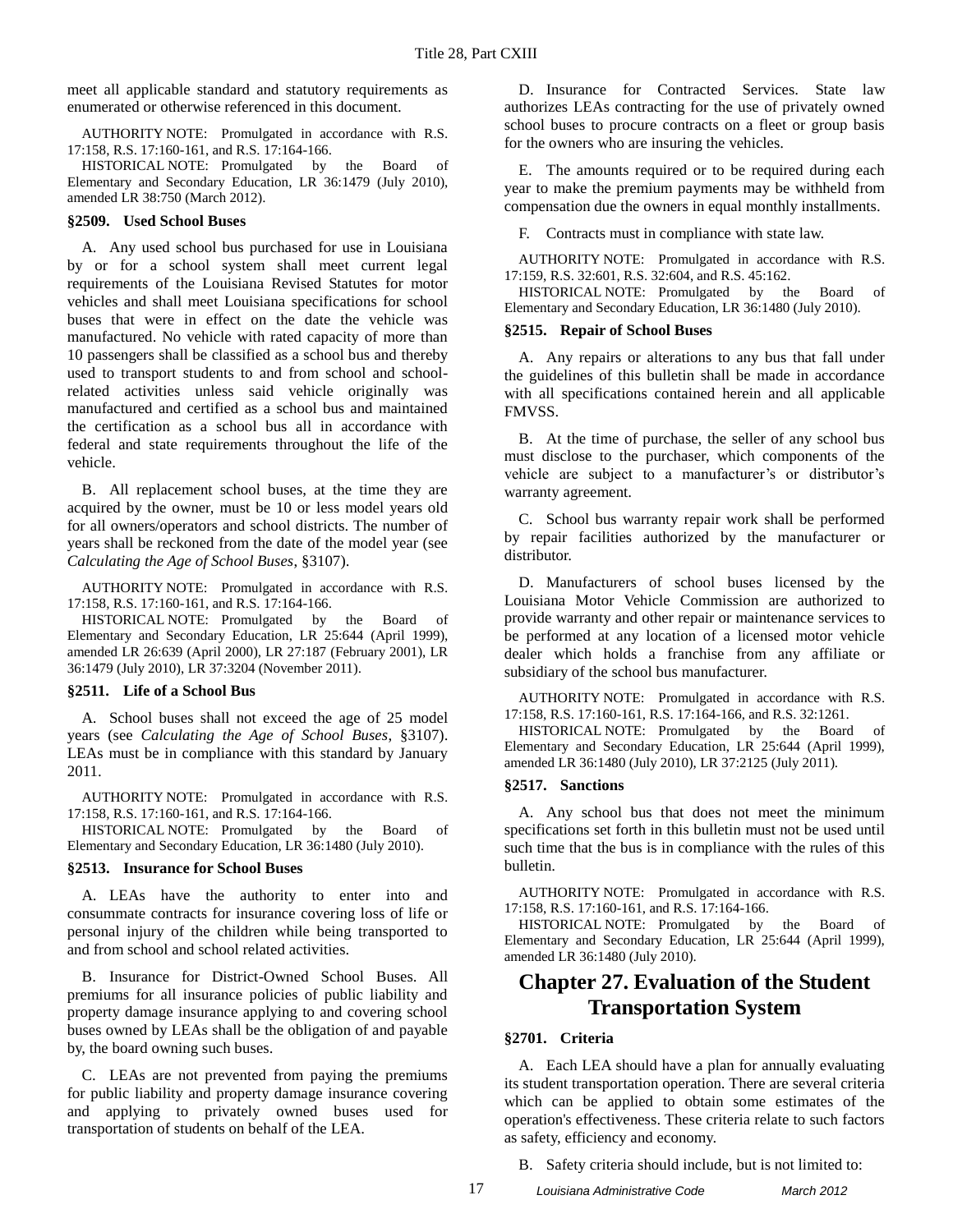1. injuries to students, the driver and other highway users;

2. frequency and severity of property damage accidents in which buses are involved;

3. frequency and severity of moving traffic violations for which drivers are cited;

4. frequency and nature of complaints from parents, the motoring public, school administrators and students;

5. frequency and nature of vehicle breakdowns, road failures and other emergency situations involving buses; and

6. hazardous situations on bus routes.

C. Efficiency and economy criteria includes, but is not limited to:

1. bus route operation within the framework of established school hours;

2. minimizing the actual time students are on the bus;

3. routes designed to achieve maximum utilization (i.e., full capacity within reason), and elimination of unnecessary mileage and duplication; and

4. annual review of all routes and routing procedures, including stop-times.

D. The LEA school transportation evaluation program must provide for periodic evaluation of progress along predetermined time schedules and a point-by-point comparison of the system's present program with state policies and standards to identify deficiencies

AUTHORITY NOTE: Promulgated in accordance with R.S. 17:158, R.S. 17:160-161, R.S. 17:164-166.

HISTORICAL NOTE: Promulgated by the Board of Elementary and Secondary Education, LR 25:633 (April 1999), amended LR 36:1480 (July 2010), LR 37:2125 (July 2011).

## <span id="page-19-0"></span>**Chapter 29. Records and Reporting Procedures**

### <span id="page-19-1"></span>**§2901. Records and Reporting Procedures**

A. School Bus Driver Records. Files on all school bus drivers, including substitutes and activity drivers, must be maintained by the LEA. The following documents must be included in these records:

1. driver data;

2. vehicle accident/incident records, including Employee Notification Forms;

3. complaints;

4 . liability insurance policy verification for contract drivers;

5. documentation of completion of bus driver's training courses (pre-service and in-service); and

6. medical examination reports.

B. School Bus Records. Files on all school buses must be maintained by the LEA. The following documents must be included in these records:

1. vehicle data; and

2. vehicle inspection and maintenance records.

C. School Bus Route Records. Files on all school bus routes must be maintained by the LEA. The following information and maps must be included in these records:

1. description of each driver's route;

2. location of driver's home or point of departure;

3. beginning point, individual stops, and final destinations of each route or daily trip or daily runs; and

4. school or schools being served.

D. Financial Data. The DOE and BESE shall develop procedures and forms for LEAs to report transportation data and for receiving state funding for transportation. Cost and expenditure data for student transportation facilities, equipment, and staff must be maintained. LEAs will be required to provide any or all of the following information to the DOE:

1. an annual report of publicly and privately owned buses, including:

a. names of drivers;

b. vehicle data;

- c. number of daily trips;
- d. number of students;
- e. number of daily miles; and
- f. costs;

2. reporting forms or formats for electronic transmission of data will be provided by the Department of Education;

3. frozen mileage reports that indicate the route mileage approved by the LEA authority at the time the school bus is placed into service. Use of the School Bus Purchase Form is required;

4. records of all school buses bought and sold to public school bus drivers and/or LEAs must be maintained by the LEA.

E. School Bus Maintenance Records. Accurate maintenance records must be kept for all school buses, including those of contract drivers.

F. Certification of Passenger Instruction. Documentation and verification of Passenger Instruction must be maintained by the LEA.

G. School Bus Student Behavior Report. All school bus drivers are required to report student behavior problems on the school bus. All LEAs must make the School Bus Behavior Report available to all school bus drivers. Drivers must use the official Student Behavior Report Form to report inappropriate student behavior while on the school bus.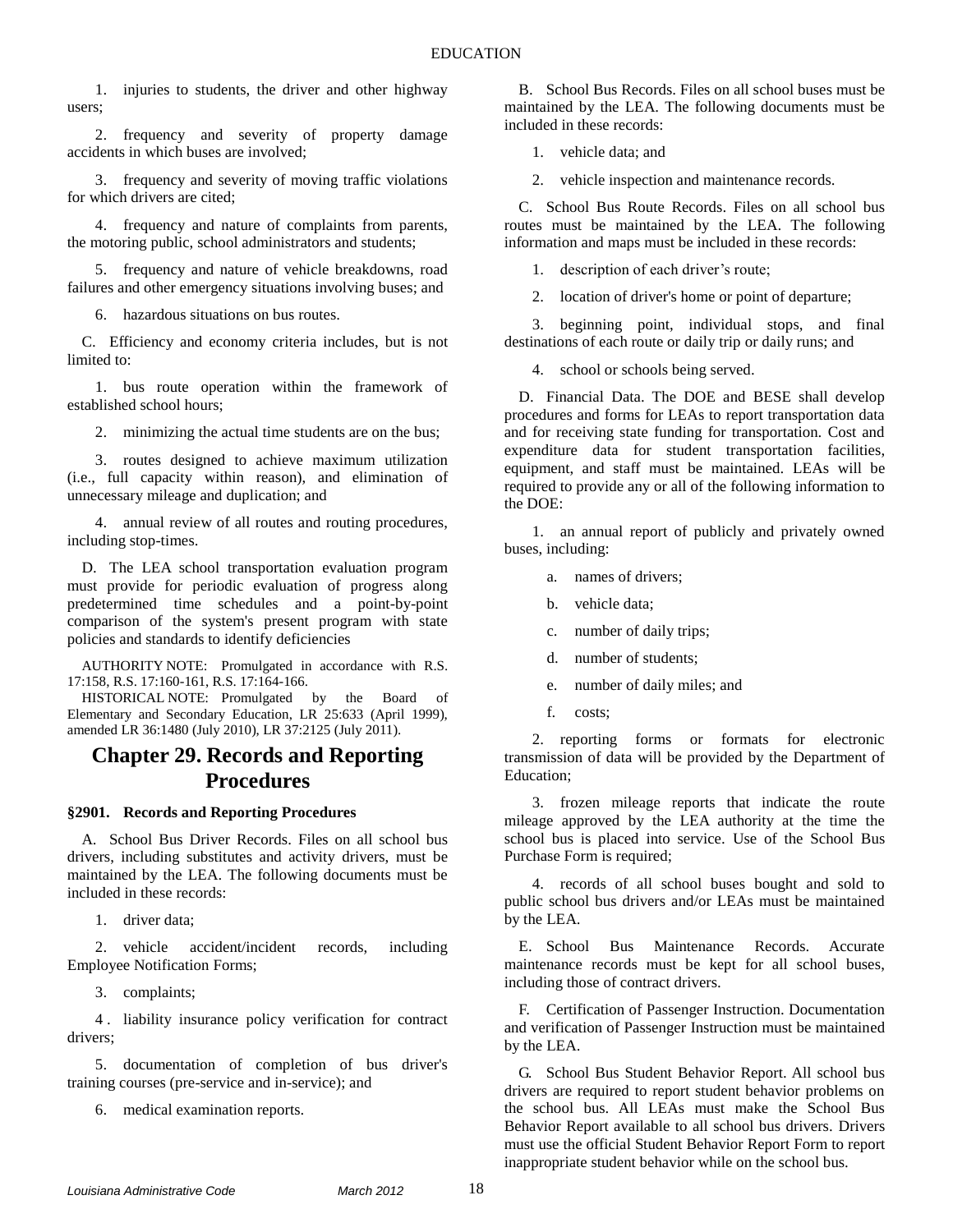H. School Bus Accident Information. Statistical data and reports on all bus-related accidents must be maintained by the local transportation supervisor.

AUTHORITY NOTE: Promulgated in accordance with R.S. 17:158, R.S. 17:160-161, R.S. 17:164-166.

HISTORICAL NOTE: Promulgated by the Board of Elementary and Secondary Education, LR 25:633 (April 1999), amended LR 36:1480 (July 2010), LR 37:2125 (July 2011).

### <span id="page-20-0"></span>**§2903. Uniform School Bus Accident Reporting Procedures**

A. All school bus accidents, no matter how minor, shall be reported by the bus driver to the local supervisor of transportation, who shall ensure that all appropriate reporting procedures are followed. This reporting requirement applies to students who are injured while on board the bus, even if the bus is not in a collision or a nearcollision. (Such accidents are called "on-board" accidents.) It applies whether or not bus passengers are injured or the bus is damaged as a result of the accident.

B. The Uniform School Bus Accident Report form shall be completed whether passengers are on board or not if the accident involves property damage, personal injury or fatality to:

1. occupants in the bus (driver, students, other passengers);

2. occupants of any other vehicle(s) involved in the accident; and

3. non-occupants of the school bus or other vehicle (e.g., student in the loading/unloading zone, pedestrian, bystander).

C. The school bus driver shall complete the form and submit it to the appropriate LEA authority for additional procedures. A written report of each accident must be maintained in the LEA. A written report of each accident shall be available upon request by the DOE or other reporting agencies.

AUTHORITY NOTE: Promulgated in accordance with R.S. 17:158, R.S. 17:160-161, R.S. 17:164-166.

HISTORICAL NOTE: Promulgated by the Board of Elementary and Secondary Education, LR 25:847 (May 1999), amended LR 36:1481 (July 2010), LR 37:2126 (July 2011).

### <span id="page-20-1"></span>**Chapter 31. Glossary of Definitions**

### <span id="page-20-2"></span>**§3101. Definitions**

*Accident—*any incident in which a school bus is involved that results in death, personal injury, and/or property damage, regardless of who was responsible. This applies whether the school bus was in motion, temporarily stopped, parked, being loaded, or unloaded and on public or private property.

*Accident Reporting Form—*form used to report the occurrence of any incident which involves death, personal injury and/or property damage regardless of who was responsible. This applies whether the school bus was in motion, temporarily stopped parked, being loaded, or unloaded and on public or private property. Use of the form promotes the compilation of accurate, uniform, and reliable information about school bus accidents so that problems and trends can be identified and effective safety programs can be developed.

*Activity Bus Driver*—a person meeting all licensing requirements and local, state and federal regulations to operate a vehicle used to transport students to and from school-related activities or on "as-needed" basis for the LEA.

*Alternately Flashing Signal Lamps—*a system of red and amber signal lamps mounted horizontally both front and rear, intended to identify a vehicle as a school bus and to inform other users of the highway that the bus is about to stop or is stopped to load or unload children.

*Attendant (Aide)—*a person assigned to assist one or more individual student(s) on a school bus or school vehicle.

*BESE—*Board of Elementary and Secondary Education*.*

*Body Fluids Cleanup Kit—*package of materials including, but not limited to, latex gloves, disposal bag, and absorbent material, used to clean up spills of potentially infected bodily fluids, under OSHA's Bloodborne Pathogens regulations and Universal Precautions practice.

*Cancellation*—a driver's license is annulled because of some error or defect or because the licensee is no longer entitled to such license, but the cancellation of a license is without prejudice and application for a new license may be made at any time after such cancellation.

*CFR—*Code of Federal Regulations.

*Commercial Driver's License (CDL)*—the license required to operate a commercial motor vehicle.

*Commercial Motor Vehicle*—a motor vehicle or combination of motor vehicles used in commerce to transport passengers or property if the motor vehicle meets one of the following requirements:

1. has a gross combination weight rating of twenty-six thousand one or more pounds inclusive of a towed unit with a gross vehicle weight rating of more than ten thousand pounds;

2. has a gross vehicle weight rating of twenty-six thousand one or more pounds;

3. is designed to transport sixteen or more passengers, including the driver.

*Controlled-Access Highway*—every highway, street, or roadway in respect to which owners or occupants of abutting lands and other persons have no legal right of access to or from the same except at such points only and in such manner as may be determined by the public authority having jurisdiction over such highway, street, or roadway.

*Convicted* or *Conviction*—includes the entry of a plea of guilty or nolo contendere to a felony offense.

*Criminal Record Check—*the investigation of a person's criminal history through submission of fingerprints to state and/or federal authorities; also known as background check.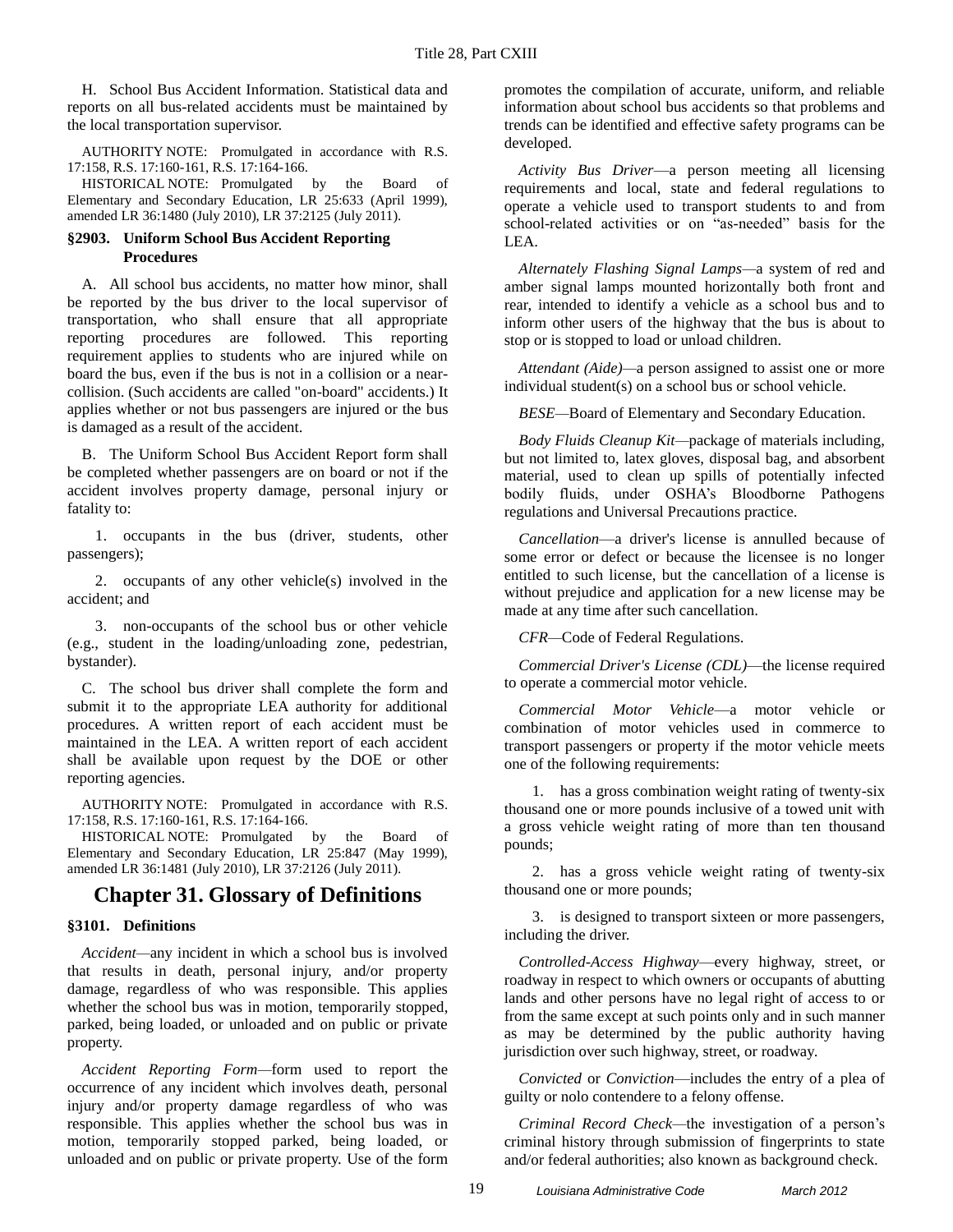*Crossing Control Arm—*a device attached to the front bumper of a school bus that is activated during loading and unloading and designed to force the students to walk far enough away from the front of the bus to be seen by the driver.

*Cross-Walk*—

1. part of a roadway at an intersection included within the connections of the lateral lines of the sidewalks on opposite sides of the highway measured from the curbs or, in absence of curbs, from the edges of the traversable roadway;

2. any portion of a roadway at an intersection or elsewhere distinctly indicated for pedestrian crossing by lines or other markings on the surface.

*Dealer—*any person who is engaged in the sale and distribution of new motor vehicles or motor vehicle equipment.

*DOE—*Department of Education.

*Divided Highway*—any highway divided into roadways by a median, physical barrier, or clearly indicated dividing section so constructed as to impede vehicular traffic.

*Driver*—every person who drives or is in actual physical control of a vehicle.

*Driver's License or License*—any license secured from the Department of Public Safety and Corrections, Office of Motor Vehicles, in accordance with this Chapter to operate a motor vehicle on the highways of this state.

*Emergency Evacuation Drill Verification Form (Form T-8)—*form used to verify that emergency drill procedures have been taught to passengers and emergency drills were conducted. The form must be completed at the beginning of each semester and submitted to the district transportation office.

*Employee Notification Form—*form used by a school bus driver to report his/her non-compliance with provisions of the Commercial Motor Vehicle Safety Act of 1986.

*Federal Motor Vehicle Safety Standards (FMVSS)—*49 CFR 571, the regulations to which manufacturers of motor vehicles and equipment items must conform and certify compliance. These federal safety standards are regulations written in terms of minimum safety performance requirements.

*Gross Weight*—the weight of a vehicle and/or combination of vehicles without load on all axles including the steering axle plus the weight of any load thereon.

*Highway*—the entire width between the boundary lines of every way or place of whatever nature publicly maintained and open to the use of the public for the purpose of vehicular travel, including bridges, causeways, tunnels and ferries; synonymous with the word "street".

*Intersection*—

1. the area embraced within the prolongation or connection of the lateral curb lines, or, if none, then the lateral boundary lines of the roadways of two highways

which join one another at, or approximately at, right angles, or the area within which vehicles traveling upon different highways joining at any other angle may come in conflict;

2. where a highway includes two highways thirty feet or more apart, then every crossing of each highway of such divided highway by an intersecting highway shall be regarded as a separate intersection. In the event such intersecting highway also includes two highways thirty feet or more apart, then every crossing of two highways of such highways shall be regarded as a separate intersection;

3. the junction of an alley with a street or highway shall not constitute an intersection.

*Interstate Highway*—a fully controlled access highway which is a part of the National System of Interstate and Defense Highways.

*Laned Roadway or Highway*—a roadway or highway which is divided into two or more clearly marked lanes for vehicular traffic.

*Length*—the total longitudinal dimension of a single vehicle, a trailer, or a semi-trailer. Length of a trailer or semi-trailer is measured from the front of the cargo-carrying unit to its rear and includes load-holding devices thereon.

*Load*—a weight or quantity of anything resting upon something else regarded as its support.

*Loading Zone—*any area where students are boarding or leaving a school bus.

*Manufacturer—*any person engaged in the manufacturing or assembling of motor vehicles or items of motor behicle equipment, including any person importing motor vehicle equipment for resale.

*Motor Carrier*—any person owning, controlling, managing, operating, or causing to be used or operated any commercial motor vehicle used in the transportation of persons or property over the public highways of this state.

*Motor Vehicle*—every vehicle which is self-propelled, and every vehicle which is propelled by electric power obtained from overhead trolley wires, but not operated upon rails, but excluding a motorized bicycle. *Motor vehicle* shall also include a "low-speed vehicle" which is a four-wheeled, electric-powered vehicle with a maximum speed of not less than twenty miles per hour but not more than twenty-five miles per hour and is equipped with the minimum motor vehicle equipment appropriate for vehicle safety as required in 49 CFR 571.500.

*Multiple-Lane Highway—*any highway with two or more clearly marked lanes for traffic in each direction.

*NHTSA (National Highway Traffic Safety Administration—*the agency of the Executive branch of the United States Department of Transportation charged with writing and enforcing safety, theft resistance, and fuel economy standards for motor vehicles.

*Operator—*any person, other than a chauffeur, who drives or is in actual physical control of a motor vehicle upon a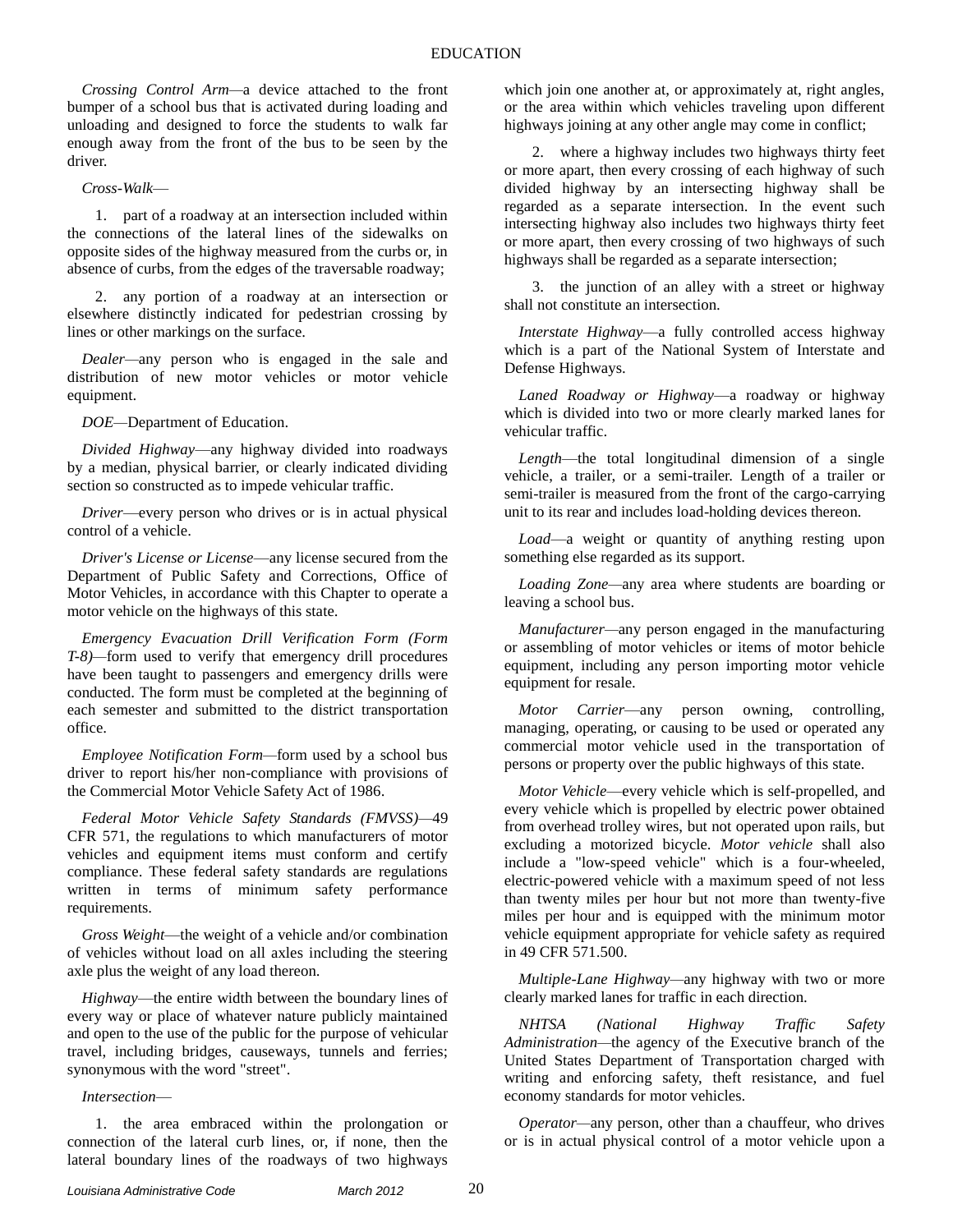highway or who is exercising control over or steering a vehicle being towed by a motor vehicle.

*Owner—*a person who holds a legal title to a vehicle or in the event a vehicle is the subject of an agreement for the conditional sale, lease, or transfer of possession thereof with the right of purchase upon the performance of the conditions stated in the agreement, with the right of immediate possession in the vendee, lessee, or possessor.

*Park* or *Parking—*the standing of a vehicle, whether occupied or not, otherwise than temporarily for the purpose of and while actually engaged in loading or unloading merchandise or passengers.

*Parking Area—*an area used by the public as a means of access to and egress from, and for the free parking of motor vehicles by patrons of a shopping center, business, factory, hospital, institution, or similar building or location.

*Pedestrian*—any person afoot.

*Power Lift—*a mechanized platform designed to provide access to a vehicle for an occupied mobility aid/wheelchair; also known as a wheelchair lift.

*Private Road or Driveway—*every way or place in private ownership and used for vehicular travel by the owner and those having express or implied permission from the owner, but not by other persons.

*Railroad*—a carrier of persons or property upon cars, other than streetcars, operated upon stationary rails.

*Railroad Crossing—*the intersection of a highway, street or roadway and railroad tracks.

*Railroad Sign or Signal―*any sign, signal, or device erected by authority of a public body or official or by a railroad and intended to give notice of the presence of railroad tracks or the approach of a railroad train.

*Residence District*—the territory contiguous to a highway not comprising a business district, when the frontage on such a highway for a distance of three hundred feet or more is mainly occupied by dwellings or by dwellings and buildings in use for business.

*Revocation—*the driver's license to drive a motor vehicle on the highways is terminated and shall not be renewed, except that an application for a new license may be presented and acted upon by the Department of Public Safety and Corrections, Office of Motor Vehicles, after the expiration of at least one year after revocation.

*Right of Way*—the privilege of the immediate use of the highway.

*Roadway—*that portion of a highway improved, designed, or ordinarily used for vehicular traffic, exclusive of the berm or shoulder. A divided highway has two or more roadways.

*Route—*the term shall apply to the combined total daily trips regularly assigned to the bus driver.

*Safe Riding Practices Classroom Instruction Form (Form T-7)—*form used to verify that all students in a school have received instruction on safe school bus riding practices.

*Safety Zone—*the area or space officially set apart within a highway for the exclusive use of pedestrians and which is protected or is so marked or indicated by adequate signs as to be plainly visible at all times while set apart as a safety zone.

### *School Bus*—

1. Federal Definition. *School Bus*—passenger motor vehicle designed to carry a driver and more than 10 passengers, which the Secretary of Transportation decides is likely to be used significantly to transport preprimary, primary, and secondary students to or from school or an event related to school;

2. State Definition. *School Bus*—every motor vehicle that complies with the color, equipment, and identification requirements required by law and is used to transport children to and from school or in connection with school activities, but not including buses operated by common carriers in urban transportation of school children.

a. *Type "A"* school bus is a conversion or bus constructed utilizing a cutaway front-section vehicle with a left side driver's door. This definition includes two classifications: Type A-1, with a Gross Vehicle Weight Rating (GVWR) of 14,500 pounds or less; and Type A-2, with a GVWR greater than 14,500 and less than or equal to 21,500 pounds.

b. *Type "B"* school bus is constructed utilizing a stripped chassis. The entrance door is behind the front wheels. This definition includes two classifications: Type B-1, with a GVWR of 10,000 pounds or less; and Type B-2, with a GVWR greater than 10,000 pounds.

c. *Type "C"* school bus is constructed utilizing a chassis with a hood and front fender assembly. The entrance door is behind the front wheels; also known as a *conventional school bu*s. This type also includes cutaway truck chassis or truck chassis with cab with or without a left side door and a GVWR greater than 21,500 pounds.

d. *Type "D"* school bus is constructed utilizing a stripped chassis. The entrance door is ahead of the front wheels; also known as *rear* or *front engine transit style school buses*.

*e. Specially Equipped* school bus is designed, equipped, or modified to accommodate students with special needs.

*School Bus Behavior Report Form—*form used to inform parents/guardians of behavioral incidents on the school bus and subsequent disciplinary action taken by school officials. The form requires signature of the principal and allows for comment from the student and/or parent/guardian

*School Bus Driver—*the employee or contracted individual hired to operate a school bus over designated routes within an established time schedule, to transport students to and from school or school-related activities, perform daily inspections of a school bus and equipment; to fulfill requirements set by the LEA.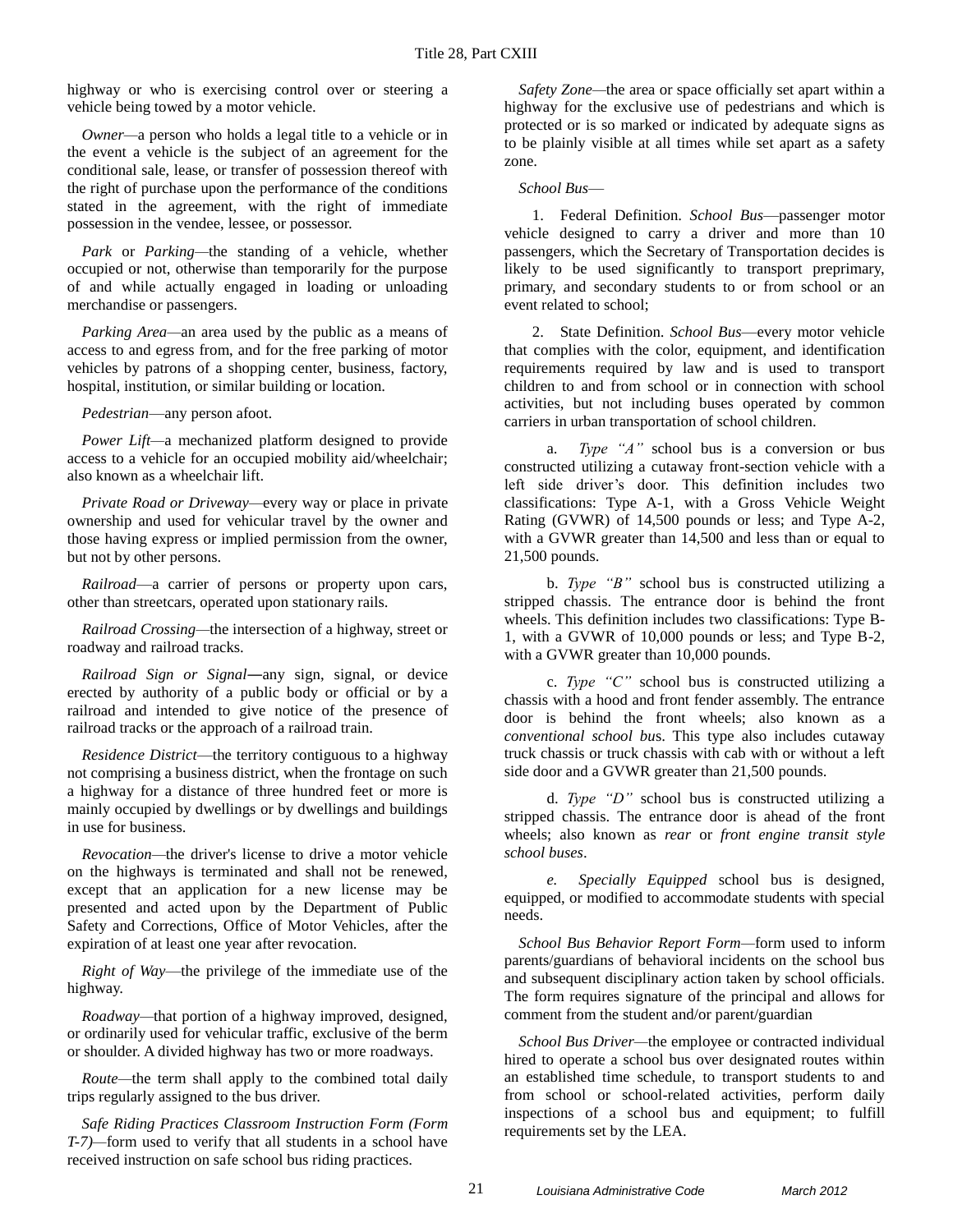*School Bus Operator Certification Program—*the school bus driver certification program developed by the DOE and mandated by state law for all school bus drivers to be eligible to transport students to and from school or schoolrelated activities.

*School Bus Purchase Form (Form T-10)—*form to be completed by the seller of any new or used school bus to verify the vehicle meets all Federal Motor Vehicles Safety Standards (FMVSS) and requirements set forth by the Louisiana Board of Elementary and Secondary Education.

*Seat Belt—*the manual restraint system installed by the manufacturer as required by Federal Motor Vehicle Standard No. 208 which became effective January 1, 1968.

*Shoulder—*the portion of the highway contiguous with the roadway for accommodation of stopped vehicles, for emergency use, and for lateral support of base and surface.

*Sidewalk—*that portion of a highway between the curb lines, or the lateral lines of a highway, and the adjacent property lines, intended for the use of pedestrians.

*Specially Equipped School Bus—*any school bus designed, equipped, or modified to accommodate students with disabilities.

*Special Route*—a route established for students with disabilities who cannot be transported by school buses or within the regular established school bus routing system, and must be transported in non-school buses that meet appropriate federal, state and special equipment requirements.

*Stand or Standing―*the halting of a vehicle, whether occupied or not, otherwise than temporarily for the purpose of and while actually engaged in receiving or discharging passengers.

*State Maintained Highway—*any highway in this state which is contained in the state highway system as defined by law or which is maintained by the Department of Transportation and Development.

*Stop—*the complete cessation from movement.

*Street—*the entire width between the boundary lines of every way or place of whatever nature publicly maintained and open to the use of the public for the purpose of vehicular travel, including bridges, causeways, tunnels, and ferries; synonymous with the word "highway".

*Student and Family Verification Form—*form used to verify that parents/guardians have read and reviewed with their child the rules and regulations for students riding buses. The form requires signatures of parent/guardian and student.

The completed form is made part of the student's permanent record.

*Suspension—*the driver's license to drive a motor vehicle on the highways is temporarily withdrawn during the period of such suspension.

*Tenured School Bus Driver—*a full-time driver who has successfully completed the three-year probationary period.

*Through Highway—*every highway or portion thereof on which vehicular traffic is given preferential right of way, and at the entrances to which vehicular traffic from intersecting highways is required by law to yield the right of way to vehicles on such through highway in obedience to either a stop sign or a yield sign, when such signs are erected as provided in this Chapter.

*Traffic—*pedestrians, ridden or herded animals, vehicles, and other conveyances either singly or together while using any highway for purposes of travel.

*Traffic Control Device—*all signs, signals, markings, and devices, not inconsistent with this Chapter, placed or erected by authority of a public body or official having jurisdiction, for the purpose of regulating, warning, or guiding traffic.

*Traffic Control Signal—*a type of highway traffic signal, manually, electrically or mechanically operated, by which traffic is alternately directed to stop and permitted to proceed.

*Transportation Vehicle—*include LEA owned school buses, independently owned school buses, or other approved vehicles used for transporting passengers to and from school and school-related activities.

*Trip—*that segment of a route in which passengers are picked up at the home bus stop and all passengers are discharged at the school destination, or visa versa.

AUTHORITY NOTE: Promulgated in accordance with R.S. 17:158, R.S. 17:160-161, R.S. 17:164-166.

HISTORICAL NOTE: Promulgated by the Board of Elementary and Secondary Education, LR 25:641 (April 1999), amended LR 36:1481 (July 2010), LR 37:2126 (July 2011).

### <span id="page-23-0"></span>**§3103. Calculating the Age of the School Bus**

A. Calculating the age of the school bus is to be made by excluding the calendar year and counting the preceding year as the first year and proceeding to count backwards.

B. For example, in 2009, a 2009 model would be zero years old. A 2004 model year school bus would be five years old.

C. The following chart serves as a guide.

|                   | <b>Calendar Years</b> |      |      |      |      |      |      |      |
|-------------------|-----------------------|------|------|------|------|------|------|------|
| <b>Model Year</b> | 2009                  | 2010 | 2011 | 2012 | 2013 | 2014 | 2015 | 2016 |
| 2016              |                       |      |      |      |      |      |      |      |
| 2015              |                       |      |      |      |      |      |      |      |
| 2014              |                       |      |      |      |      |      |      |      |
| 2013              |                       |      |      |      |      |      |      |      |
| 2012              |                       |      |      |      |      |      |      |      |
| 2011              |                       |      |      |      |      |      |      |      |